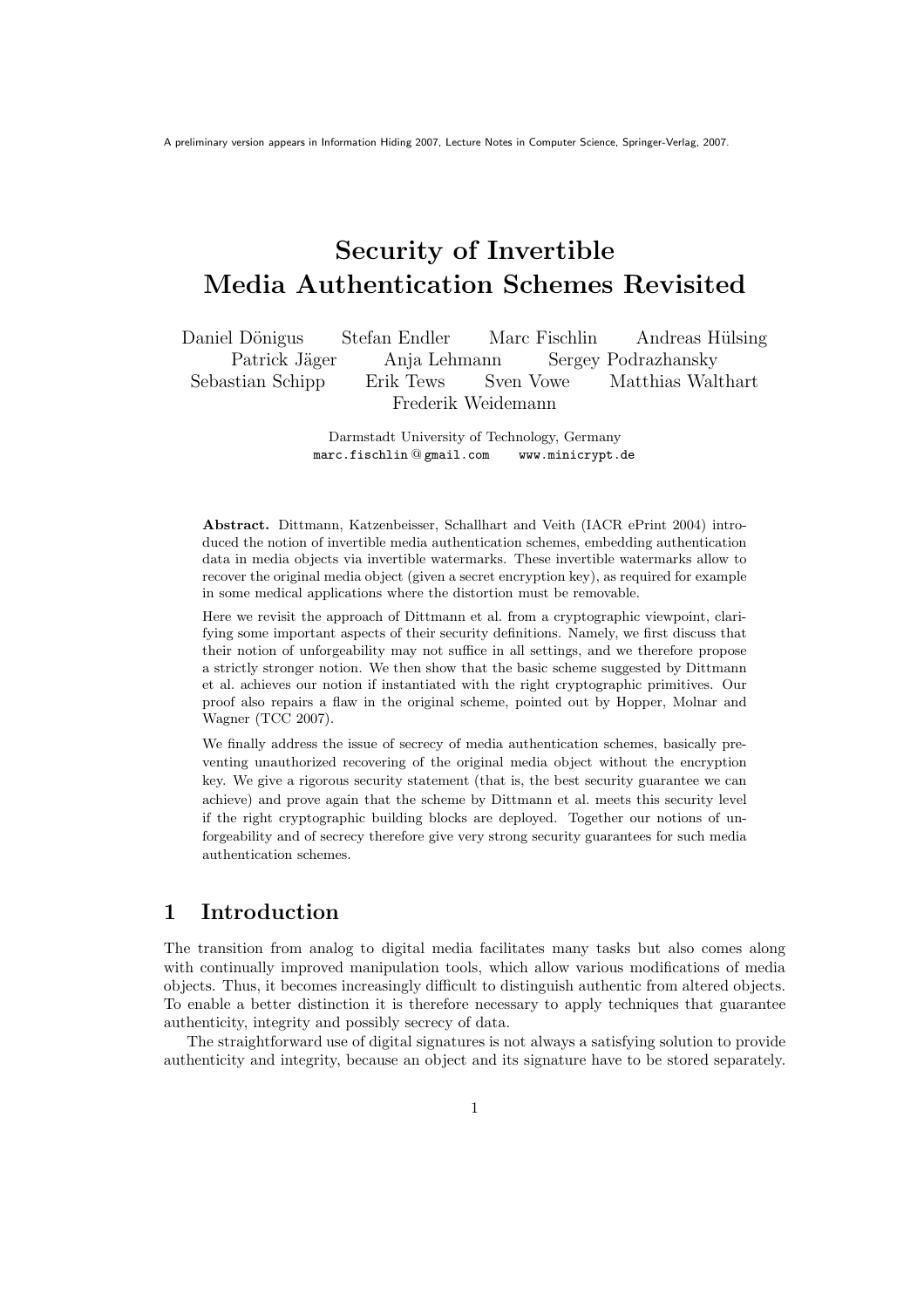This, however, may not be convenient in the area of multimedia data. To counter this problem fragile watermarks were proposed, which can be used to embed a signature directly into an object, such that any (significant) modification will destroy the watermark and thereby invalidates the signature. Unfortunately, this approach comes with the disadvantage that it always leads to irrevocable distortions in the authenticated object, which may not be acceptable in all applications, e.g., X-ray imaging objects are extremely sensitive to modifications. One solution is to use invertible watermarking schemes, which are special fragile watermarks addressing the need to re-obtain the original media object by allowing a complete removal of the embedded data.

Media Authentication Schemes. Using invertible watermarking schemes in combination with encryption and digital signatures, Dittmann, Katzenbeisser, Schallhart and Veith (DKSV) [DKSV04] introduced the notion of an invertible media authentication scheme that allows reconstruction of the original object. They also propose a framework to build such authentication schemes: To protect a media object O the  $MAS_{\text{DKSV}}$  scheme first applies an invertible watermarking scheme as proposed by Fridrich et al. [FGD02], dividing  $O$  into two parts  $A_O, B_O$  by running the watermarking algorithm SEPARATE. See Figure 1. The part  $B<sub>O</sub>$  next gets compressed and encrypted to a ciphertext X that is stored as the first part of the watermark. To achieve an appropriate compressibility level,  $B<sub>O</sub>$  has to be chosen accordingly. The second part of the watermark contains the digital signature  $s$  of the encrypted part X and  $A_O$ , the public part of the object. Finally, the watermark  $(X, s)$  is joined with  $A_{\Omega}$  to a single protected object  $\overline{O}$  by using the watermarking algorithm JOIN.

Reconstruction of the original object from  $\overline{O}$  is done by decrypting to recover the part COMPRESS( $B_O$ ) and uncompressing this value to get the part  $B_O$ . A simple join operation with  $A<sub>O</sub>$  merges the parts together again. As for integrity and secrecy, as long as the object is not altered the signature can be verified by using the public verification key, while the reconstruction of the original object is protected by the secret reconstruction key.



Figure 1: Protection of media objects in the  $\mathcal{M} \mathcal{A} \mathcal{S}_{\text{DKSV}}$  Scheme

In contrast to most known watermarking schemes where the security is only analyzed by ad-hoc methods, the media authentication scheme of Dittmann et al. comes with a formal model against malicious modification attempts, following well-known approaches for signature schemes. In [DKSV04] a media authentication scheme is called secure against forgeability if for every adversary it is infeasible to produce an object O and its protected version  $\overline{O}$  for a given verification key. This should even hold if the adversary may ask for protected versions of other objects before.

**Our Results (Integrity).** Demanding from the adversary to output a pair  $(0, \overline{0})$  seems to be overly restrictive, since the authentication system should be already considered broken if an adversary merely creates an arbitrary authenticated object  $\overline{O}$  (without knowing a corresponding original object  $O$ ). Consider for example a governmental organization publishing satellite data  $\overline{O}$  of which parts may be classified as confidential for issues of national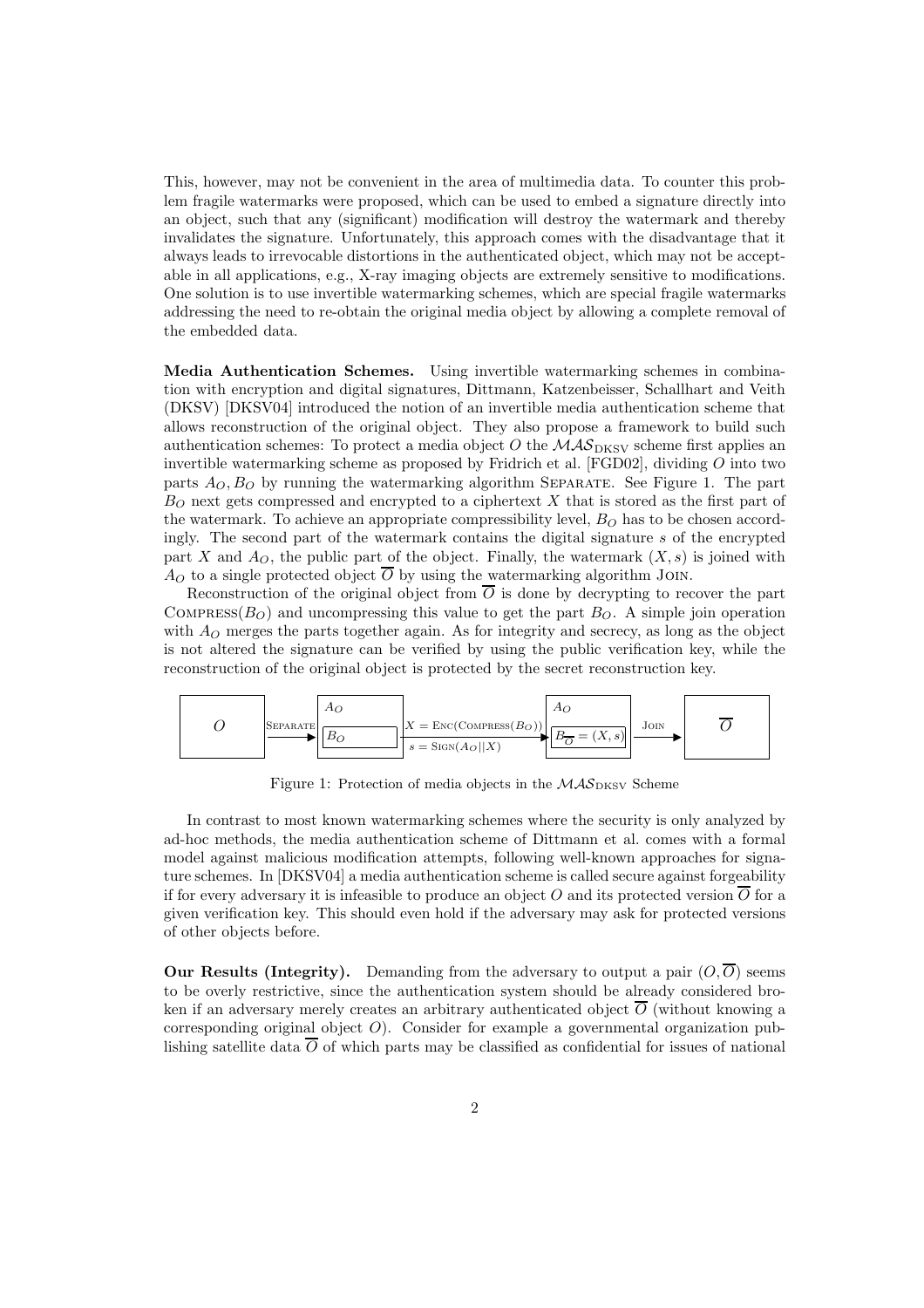security (contained in the encrypted  $B<sub>O</sub>$  part), but which should still allow public verification of authenticity. In this case, the adversary's goal could be to produce other partially protected satellite data bearing a correct signature of the governmental authority, but without any need of being able to generate a matching unprotected object. In this case, the unforgeability definition of Dittmann et al. would provide no security guarantee.

Therefore we propose a stronger definition of unforgeability, which we call strong unforgeability and which prevents attacks like the one above. To show that our definition is indeed strictly stronger than the definition of Dittmann et al., we first give a proof that strong unforgeability implies (basic) unforgeability. After that, we present two examples of media authentication schemes which are secure according to the basic notion, but not according to our enhanced definition.

Before proving that the original scheme of Dittmann et al. [DKSV04] can be lifted to satisfy the notion of strong unforgeability, we need to tweak the signing process. Hopper et al. revealed in [HMW07] that, in the original scheme, an adversary can easily find different objects that generate the same input  $A_O||X$  to the signing resp. verification process and thus straightforwardly constitute a forgery. We show that those attacks can be prevented by using an appropriate encoding for computing the signature, where  $A_O$  and X are clearly separated. Together with a strongly unforgeable signature scheme, this also provides a sufficient condition for a strongly unforgeable media authentication scheme.

Our Results (Secrecy). Another security aspect considered in our paper is secrecy of the original data contained in the protected object. In order to achieve a secure protection of the  $B<sub>O</sub>$  part, Dittmann et al. [DKSV04] propose to use a symmetric encryption scheme. Unfortunately, they neither provide any rigorous security model, nor make any conclusions about the secrecy of their scheme.

In a companion paper, Katzenbeisser and Dittmann [KD04] discuss a desirable secrecy requirement, resembling semantic security of encryption schemes [GM84] where a ciphertext should not reveal anything about the original message. In [KD04] the authors conclude that a similar notion for media authentication schemes "might not be possible to satisfy" because, due to the requirement of good compressibility, the protected part  $B<sub>O</sub>$  is typically not completely random and may statistically depend on the public part  $A<sub>O</sub>$ . Therefore, an adversary may be able to derive some information about the encrypted part from the public part  $A_O$ . In [KD04] the authors thus outline an alternative (and somewhat non-standard) security definition, but remain rather informal and do not prove that the  $\mathcal{M}\mathcal{A}\mathcal{S}_{\rm DKN}$  scheme achieves the desired level of secrecy.

Our starting point is to note that the fact that  $A<sub>O</sub>$  may reveal some information about  $B<sub>O</sub>$ does not obviate similar claims about the secrecy for the media authentication scheme. The reason, originating in the context of encryption, is that the precise idea of semantic security is that one should not be able to learn anything about a message  $m$  from a ciphertext  $X$  than what is known about m anyway. For instance, if m is a credit card number sent encrypted, but the card type is transmitted in clear, then the first digit is usually deducible from the type. Secrecy with respect to such side information is therefore the highest security level we can achieve and should aim for.

Adapting the notion of semantic security with side information we give a formal definition of secrecy for media authentication schemes. Our definition basically says that an authentication scheme is considered secure if whatever can be computed from a protected object  $O = (A_O, B_O^-)$  could also be derived from the public part  $A_O$  alone. We can even strengthen our notion to a more realistic scenario where the adversary is able to obtain protected and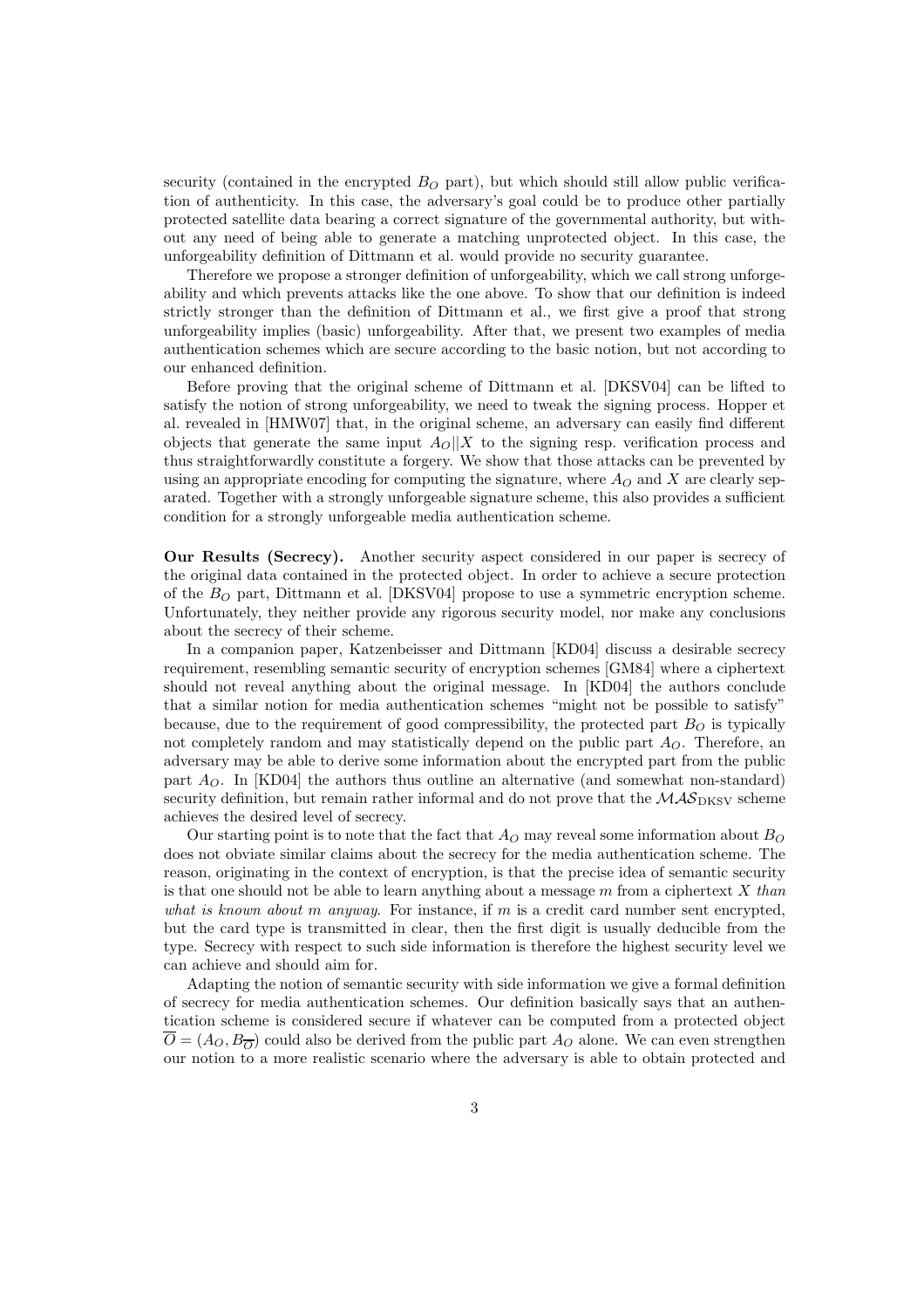reconstructed objects of his choice. Based on the formal definition we then consider the secrecy of the media authentication scheme by Dittmann et al. and show that semantic security of the used encryption function is a sufficient condition for the authentication scheme to be semantically secure as well.

Summary. Overall, this paper here complements the work of Dittmann et al. by giving precise security models that describe the guarantees in terms of integrity and secrecy. We introduce the notion of strong unforgeability to strengthen the security against malicious modification attempts and provide the sufficient requirements for an authentication scheme to achieve this security goal. Furthermore we show that secrecy in the sense of semantic security for media authentication schemes can be defined, which is completed by proving secrecy for the construction of Dittmann et al. under reasonable assumptions about the encryption scheme.

Organization. In Section 2 we recall the definition of an invertible media authentication scheme by Dittmann et al. [DKSV04]. In Section 3 we introduce the scheme (or, to be precise, the framework) by Dittmann et al. and the underlying tools (watermarking, encryption and signatures). Section 4 deals with our refinement of integrity of media authentication schemes and relates the notions, whereas Section 5 covers the secrecy aspects of such schemes. We note that, following the terminology of [DKSV04], in this paper here we deal with *offline* media authentication only. It is easy to adapt our notions and proofs to the case of online media authentication; we refer to Appendix A for details.

# 2 Media Authentication Schemes

An invertible media authentication scheme  $(\mathcal{MAS})$ , defined by Dittmann et al. [DKSV04], consists of a set of algorithms allowing to protect a media object. More precisely, an invertible  $\mathcal{M}\mathcal{A}\mathcal{S}$  is able to produce a protected media object using the algorithm PROTECT while retaining the ability to losslessly reconstruct the original media object using algorithm Reconstruct. The ability for lossless reconstruction of protected media objects is typically achieved by using invertible watermarking schemes as introduced by Honsinger et al. [HJRS99]. If a media object has been previously protected, its integrity can be unambiguously verified using algorithm VERIFY.

Usage of the above algorithms necessitates cryptographic keys for protection as well as reconstruction of media objects, which have to be kept private. However, verification of the integrity of a protected media object assumes a public verification key, thus enabling integrity checks by third parties. The generation of all necessary keys is summarized in a single algorithm GenKey, which takes as input a security parameter and selects keys of the corresponding strength.

**Definition 2.1** An invertible media authentication scheme is a tuple of probabilistic polynomial-time algorithms

 $MAS = (GENKEY, PROTECT, VERIFY, RECONSTRUCT)$ 

with the following properties: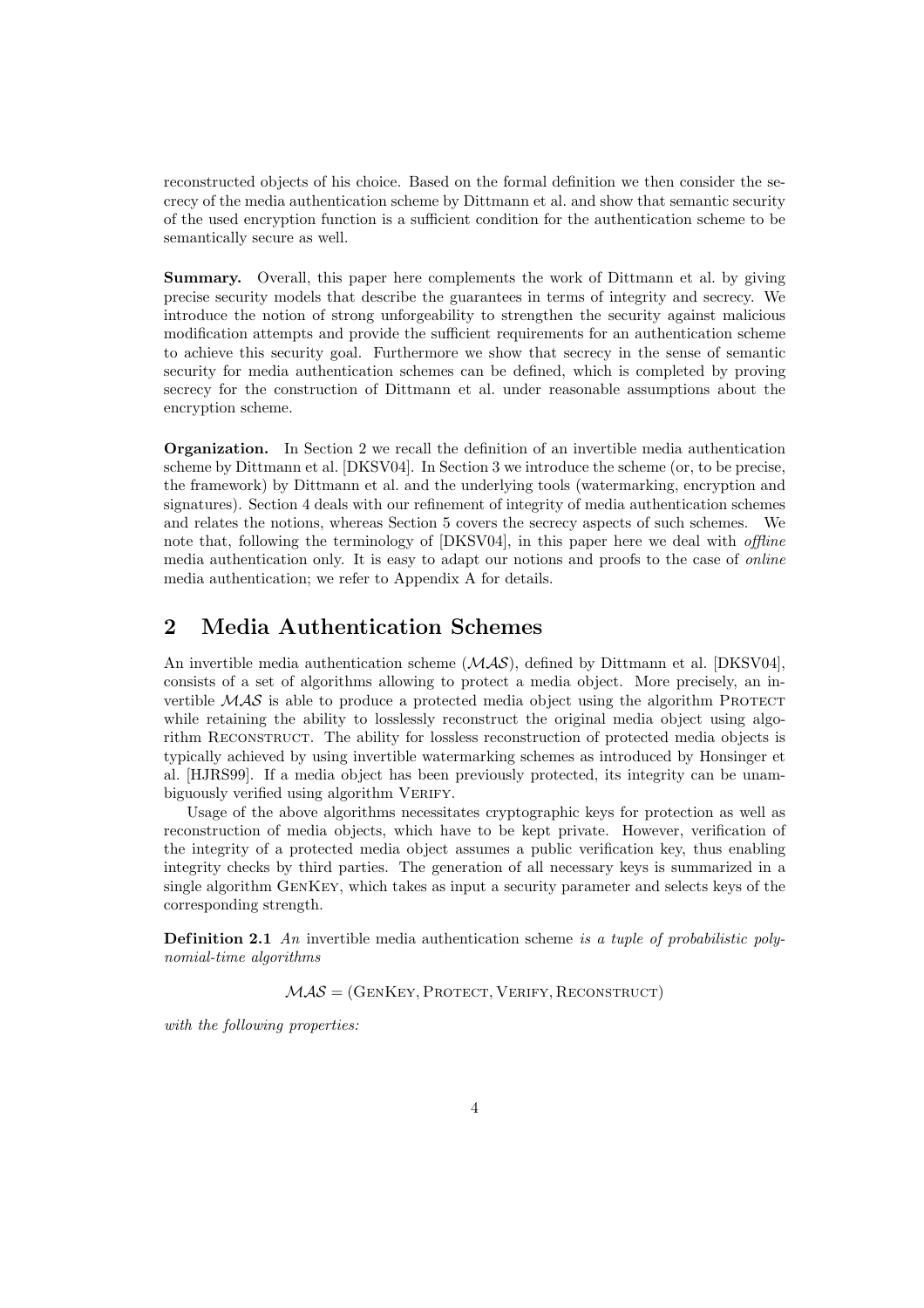- GENKEY takes as input a security parameter n (in unary, as  $1<sup>n</sup>$ ) and outputs a triple of keys  $(K_P, K_V, K_R)$ , where  $K_P$  is the secret protection key,  $K_V$  is the public verification key and  $K_R$  is the secret reconstruction key.
- PROTECT takes as input a media object  $O$  and a protection key  $K_P$ , and outputs a protected media object  $\overline{O}$  or FAIL, if protection is not possible.
- VERIFY accepts as input a protected media object  $\overline{O}$  and a verification key  $K_V$ , and outputs either TRUE or FALSE.
- RECONSTRUCT takes a protected media object  $\overline{O}$  and a reconstruction key  $K_R$ , and outputs a media object O or FAIL.

Furthermore, we require that verification and reconstruction for valid protected objects always succeeds, i.e., for any media object O, for all keys  $(K_P, K_V, K_R) \leftarrow \text{GENKEY}(1^n)$  and any  $\overline{O} \leftarrow \text{PROTECT}(O, K_P),$  we have

> $\mathrm{Prob}\left[\mathrm{VERIFY}(\overline{O}, K_V) = \mathsf{TRUE} \,\big|\, \overline{O} \neq \mathsf{FAIL} \right] = 1,$ Prob  $\left[\text{RECONSTRUCT}(\overline{O}, K_R) = O \mid \overline{O} \neq \text{FAIL}\right] = 1.$

# 3 The DKSV Media Authentication Scheme

In this section we first recall the basic ingredients of the media authentication scheme by Dittmann et al. [DKSV04], before presenting the actual  $\mathcal{M}\mathcal{A}\mathcal{S}_{\text{DKSV}}$  scheme.

#### 3.1 Tools

Recall that the basic idea of the  $MAS_{\rm DISV}$  scheme is to divide the object O into a public part  $A_O$  and a part  $B_O$  which should be protected. This splitting (and its inverse process) are performed via an invertible watermarking scheme, as described in Section 3.1.1. The  $B<sub>O</sub>$  part is then compressed, encrypted and signed. Encryption and Signatures are therefore described formally in Sections 3.1.2 and 3.1.3.

#### 3.1.1 Watermarking

Watermarking schemes are an alternative to the concept of cryptographic signatures, designed specifically to embed authentication and integrity data within media objects, thus eliminating the need for separate storage. They occur in different security scenarios:

- Fragile watermarking schemes [YM98] may be employed if the integrity of a media object needs to be proven to deem its contents authentic. They are designed to be instantly destroyed when the media object is tampered with.
- Robust watermarking schemes [SBT96] may be employed if for instance the origin of a media object needs to be determined to trace illicit reproduction. Robust watermarks withstand most digital processing operations in video clips and digital images and can be recognized even after several alterations. However, in order to provide such a tamper-resistant method, straightforward usage of cryptographic signatures is all but impossible.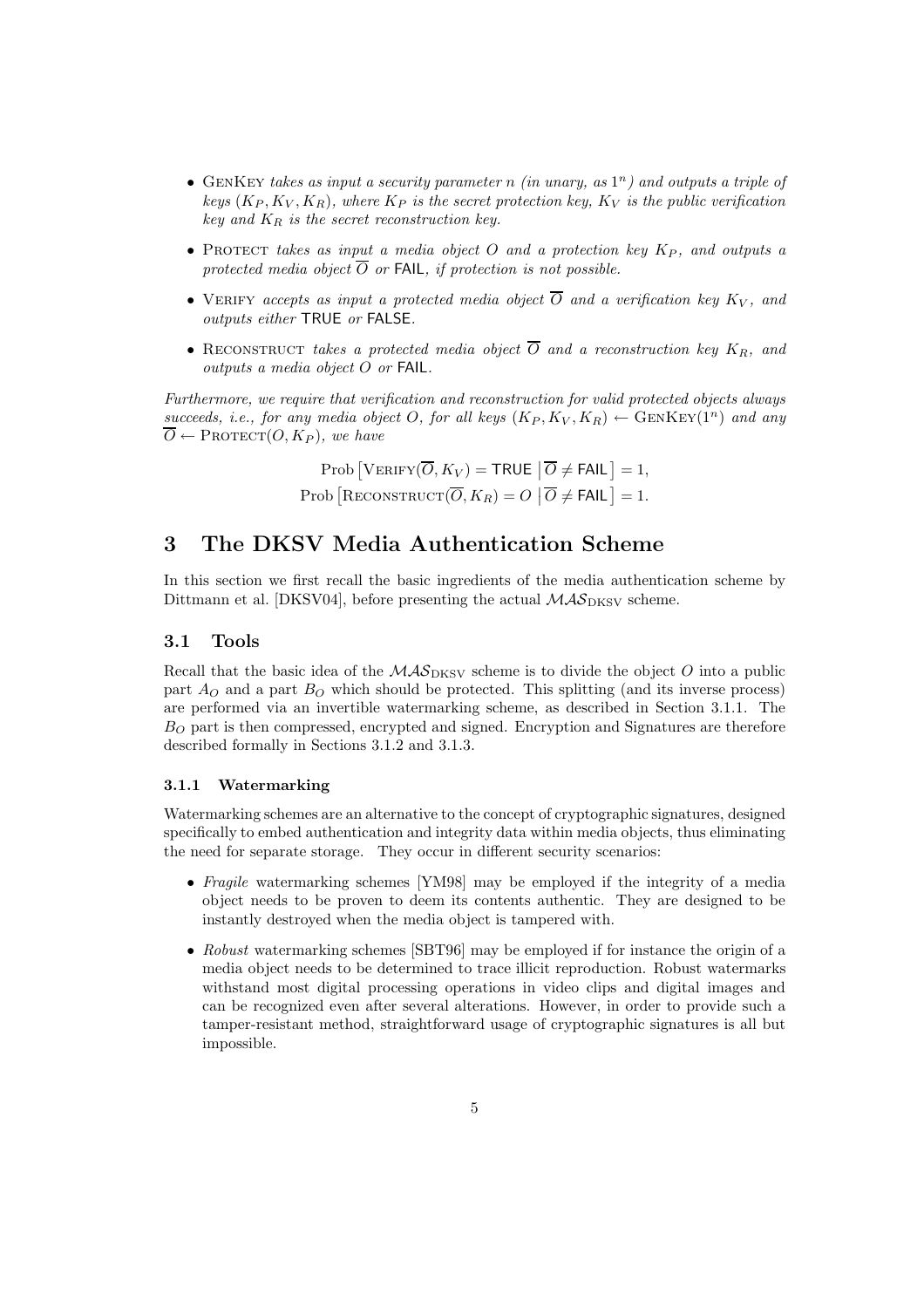Since robust watermarking schemes are inherently unable to retain cryptographic signatures in a coherent manner, their usuage is infeasible in our scenario of media authentication schemes providing secrecy and integrity in a provable way. On the other hand, when employing fragile watermarking schemes, the embedding process induces distortions into the original media object, thus inevitably altering the original. Although sophisticated embedding algorithms induce a barely visible distortion into the media object, a lossless reconstruction may be desirable.

Invertible watermarking schemes are often a special case of fragile watermarks and have been introduced by Honsinger et al. [HJRS99] to address the need to re-obtain the original media object. Fridrich et al. [FGD02] later proposed a general framework for invertible watermarking schemes that uses lossless compression to allow the reversion of the embedding process. Thereby, the ability to embed data into a media object  $O$  is accomplished by two polynomial-time algorithms JOIN and SEPARATE:<sup>1</sup>

- SEPARATE takes a media object O as input and produces a tuple  $(A_O, B_O)$  (or the output FAIL),
- JOIN takes a pair  $(A'_{\mathcal{O}}, B'_{\mathcal{O}})$  as input and returns a media object  $O'$  (or the output FAIL).

If the following equalities hold,  $\text{Join}(\text{SEPARATE}(O)) = O$  (given  $\text{SEPARATE}(O) \neq \text{FAL}$ ) for any object O, and SEPARATE(JOIN $(A_O, B_O)$ ) =  $(A_O, B_O)$  (given that JOIN $(A_O, B_O) \neq$  FAIL) for all  $A_O$ ,  $B_O$ , then we call the pair (JOIN, SEPARATE) an *invertible watermarking scheme*.

Note that the completeness condition above also provides some sort of collision-resistance for the SEPARATE algorithm. Namely, for any objects  $O \neq O'$  with SEPARATE(O)  $\neq$ FAIL, SEPARATE(O')  $\neq$  FAIL we must have SEPARATE(O)  $\neq$  SEPARATE(O'). Otherwise, if SEPARATE returned the same output for some  $O \neq O'$ , then JOIN would sometimes fail to recover the right object  $O$  or  $O'$  from these identical outputs. The analogous argument applies to JOIN. We note that we could also use a relaxed version in which "bad" objects  $O \neq O'$ may exist, but then they are hard to find in reasonable time (similar to collision-resistance of hash functions). Our results remain valid under this relaxed version.

When using Separate in invertible watermarking schemes, visually insignificant data is usually assigned to the second part  $B<sub>O</sub>$ , which will afterwards be losslessly compressed. The newly gained free space is then used to embed secrecy and integrity data. This enhanced part of a media object will be denoted with  $B_{\overline{O}}$ . After the embedding process,  $A_O$  and  $B_O$ are reassembled using JOIN to form the protected media object  $\overline{O}$ .

However, since a compression algorithm is necessary during protection, we have to keep in mind that the media object is expected to contain a certain amount of redundancy to be compressed densely enough since a minimum set of secrecy and integrity data needs to be embedded within the freed space. With negligible possibility, a media object O may fail to meet the minimum requirement. In such a case, the invertible watermarking scheme fails.

#### 3.1.2 Encryption

A symmetric encryption scheme  $\mathcal{E} = (\text{GENENC}, \text{Enc}, \text{Dec})$  consists of three probabilistic polynomial-time algorithms, where algorithm GENENC on input  $1^n$  generates a key  $K_E$ ,

<sup>&</sup>lt;sup>1</sup>These algorithms are often defined to be initialized with a watermarking key  $K_W$ . Here we presume for simplicity that this key is "hardwired" into the description of the algorithms, or that the key is available to all parties as a system parameter. The key  $K_W$  may also contain randomness for both algorithms (if required).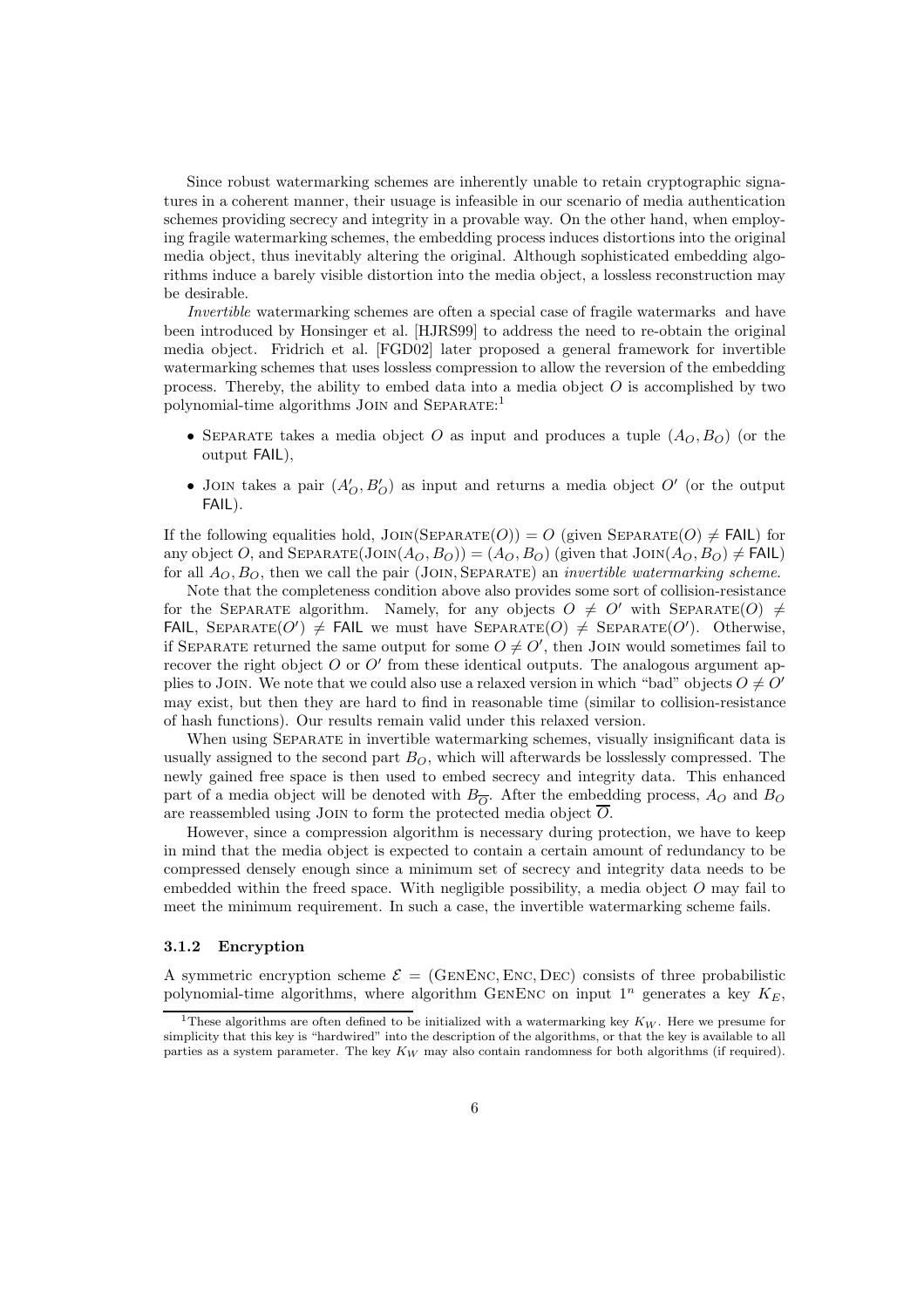algorithm ENC on input  $K_E$  and message  $m \in \{0,1\}^*$  outputs a ciphertext X, and algorithm DEC also takes  $K_E$  and a ciphertext X and returns  $m \in \{0,1\}^*$  or FAIL. Furthermore, for all keys  $K_E$  produced by GENENC(1<sup>n</sup>), all messages  $m \in \{0,1\}^*$  and ciphertexts  $X \leftarrow$  $\text{Enc}(K_E, m)$ , we have  $m = \text{Dec}(K_E, X)$ .

As for security of encryption schemes we follow the idea of semantic security, as defined by Goldwasser and Micali [GM84]. Informally, the idea of semantic security for encryption schemes is that any information  $f_{\text{enc}}(m)$  an efficient adversary could learn about a message  $m$  from a ciphertext  $X$  could also be computed efficiently without  $X$ . All this holds of course relative to any side information about  $m$ . This extra knowledge about  $m$  is typically formalized by having some side information hist<sub>m</sub> about the message m.

For notational convenience we denote by  $(m, hist_m) \leftarrow (\mathcal{M}, hist_{enc})(1^n)$  the joint sampling process in which the message m is picked according to distribution  $\mathcal{M}(1^n)$  and, at the same time, side information hist<sub>m</sub> is generated according to algorithm hist<sub>enc</sub>(1<sup>n</sup>). Note that in this process both algorithms  $M$  and hist<sub>enc</sub> may share state.

**Definition 3.1** A symmetric encryption scheme  $\mathcal{E} = (GENENC, Enc, Dec)$  is called semantically secure (with respect to side information hist<sub>enc</sub>) if for every probabilistic polynomialtime algorithm  $A_{enc}$  there is a probabilistic polynomial-time algorithms  $S_{enc}$ , the simulator, such that for every polynomial-time distribution  $\mathcal M$  and any function  $f_{enc}$  the difference

$$
\textrm{Prob}\left[\boldsymbol{Exp}^{sem, \mathcal{M}, f_{enc}, hist_{enc}}_{\mathcal{E}, \mathcal{A}_{enc}}(n) = 1 \right] - \textrm{Prob}\left[\boldsymbol{Exp}^{sem, \mathcal{M}, f_{enc}, hist_{enc}}_{\mathcal{E}, \mathcal{S}_{enc}}(n) = 1 \right]
$$

is negligible, where

| Experiment $Exp_{\mathcal{E},\mathcal{A}_{enc}}^{sem, \mathcal{M}, f_{enc}, hist_{enc}}(n)$ | Experiment $Exp_{\mathcal{E},\mathcal{S}_{enc}}^{sem, \mathcal{M}, f_{enc}, hist_{enc}}(n)$ |                          |
|---------------------------------------------------------------------------------------------|---------------------------------------------------------------------------------------------|--------------------------|
| $K_E \leftarrow$ GENENC(1 <sup>n</sup> )                                                    | $K_E \leftarrow$ GENENC(1 <sup>n</sup> )                                                    |                          |
| $(m, hist_m) \leftarrow (\mathcal{M}, hist_{enc})(1^n)$                                     | $(m, hist_m) \leftarrow (\mathcal{M}, hist_{enc})(1^n)$                                     |                          |
| $X \leftarrow$ ENC(K_E, m)                                                                  | $a \leftarrow \mathcal{S}_{enc}(1^n, hist_m)$                                               |                          |
| $output 1$ if and only if                                                                   | $a = f_{enc}(m, hist_m)$                                                                    | $a = f_{enc}(m, hist_m)$ |

We note that Dittmann et al. [DKSV04] do not make any security claim about the underlying encryption scheme in their  $MAS$ . See also the discussion in Section 5. Finally, we remark that semantic security (with respect to any side information) is a very common property of modern encryption schemes, and is usually met by all practical and theoretical solutions (cf. [Gol04]).

#### 3.1.3 Signature Schemes

A signature scheme  $S = (GENSIGN, SIGVERIFY)$  consists of probabilistic polynomialtime algorithms such that algorithm GENSIGN on input  $1^n$  generates a key pair  $(K_{VS}, K_{SS})$   $\leftarrow$ GENSIGN(1<sup>n</sup>), algorithm SIGN for input  $K_{SS}$  and a message  $m \in \{0,1\}^*$  outputs a signature  $s \leftarrow$  SIGN( $K_{SS}, m$ ), and algorithm SIGVERIFY for input  $K_{VS}, m$  and s returns a decision  $d \leftarrow$  SIGVERIFY( $K_{VS}, m, s$ ) which is either TRUE or FALSE. Additionally, for all security parameters n, all keys  $(K_{VS}, K_{SS}) \leftarrow$  GENSIGN(1<sup>n</sup>), all messages  $m \in \{0, 1\}^*$  and all signatures  $s \leftarrow$  SIGN( $K_{SS}, m$ ) it holds SIGVERIFY( $K_{VS}, m, s$ ) = TRUE.

Below we define a strong notion of security for signature schemes, called strong unforgeability, which supersedes the common notion of unforgeability for signatures (cf. [Gol04]).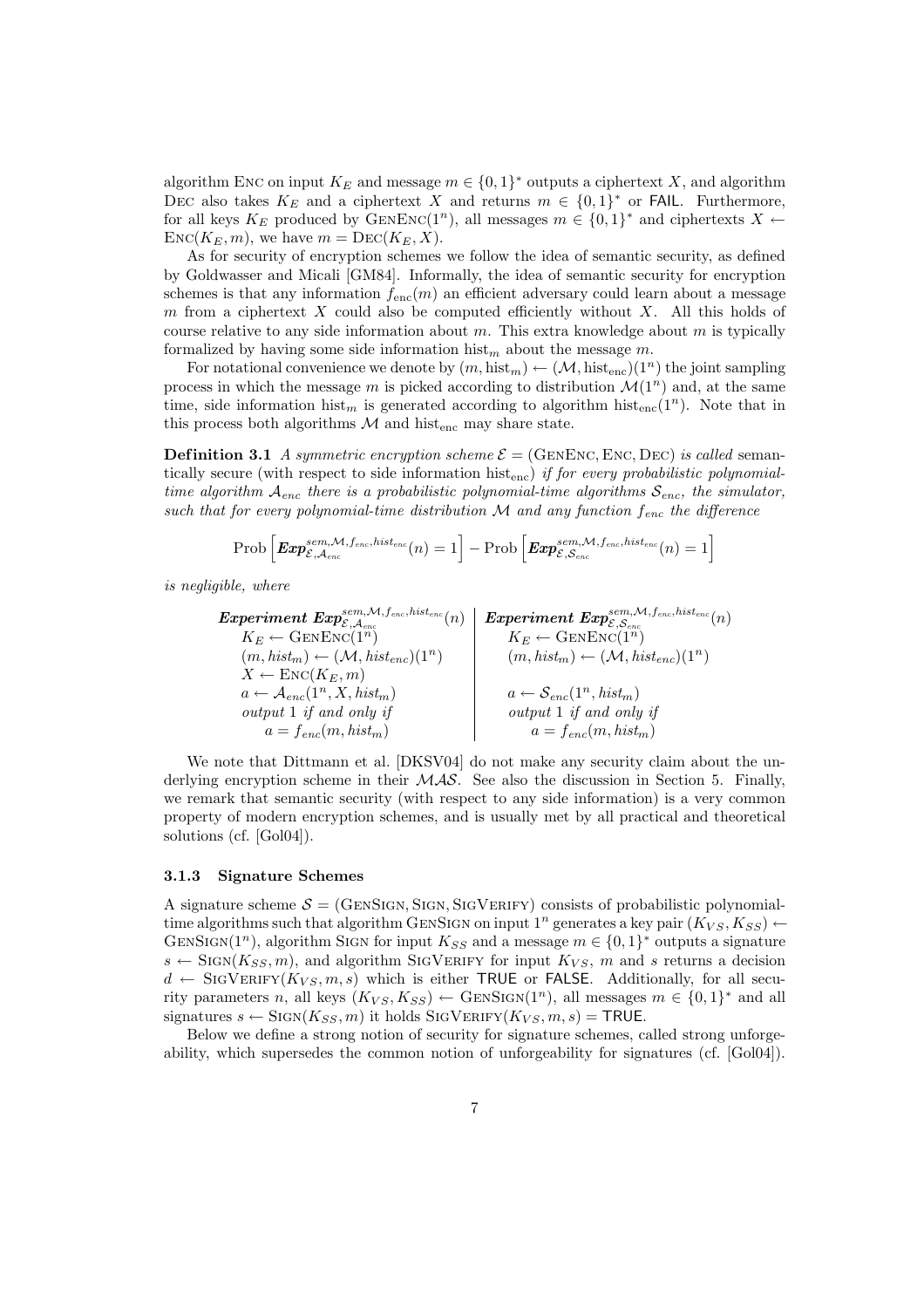Roughly, strong unforgeability also prevents the adversary from producing new signatures for previously signed messages (even if the adversary can see other signatures for chosen message through a signature oracle  $\text{Sign}(K_{SS}, \cdot)$ :

**Definition 3.2** A signature scheme  $S = (GENSIGN, SIGVERIFY)$  is called strongly unforgeable if for any probabilistic polynomial-time algorithm  $A_{sia}$ ,

$$
\textrm{Prob}\left[\textbf{\textit{Exp}}_{\mathcal{S}, \mathcal{A}_{sig}}^{\mathcal{StUnf}}(n)=1\right]
$$

is negligible, where

 $\boldsymbol{Experiment\;Exp}_{\mathcal{S},\mathcal{A}_{sig}}^{StUnf}(n)$  $(K_{VS}, K_{SS}) \leftarrow \widehat{\text{GENSIGN}}(1^n)$  $(m^*, s^*) \leftarrow \mathcal{A}_{sig}^{\text{SIGN}(K_{SS}, \cdot)}(K_{VS}),$ where we let  $m_i$  denote the *i*-th query to oracle  $SIGN(K_{SS}, \cdot)$ and  $s_i$  the oracle's answer to this query output 1 if and only if  $SIGVERIFY(K_{VS}, m^*, s^*) = \textsf{TRUE}$  and  $(m^*, s^*) \neq (m_i, s_i)$  for all i.

Note that in the regular notion of unforgeability we strengthen the requirement on  $(m^*, s^*)$ in the experiment above, and demand that  $m^* \neq m_i$  for all i (such that finding another signature  $s^*$  to a given pair  $m_i, s_i$  is no longer considered a successful attack). In particular, if a scheme is strongly unforgeable, then it is also unforgeable in the basic sense. Yet, it is also easy to construct an unforgeable signature scheme which does not achieve the stronger notion, e.g., if for each signature the signing algorithm appends a redundant bit which the verification algorithm simply ignores.

Efficient strongly unforgeable signature schemes exist both in the random oracle model [BR96, BLS04] and in the standard model [CS00, Fis03, BSW06]. Existentially they can be derived from any one-way function [NY89, Rom90, Gol04] and are thus based on the same complexity assumption as signature schemes which are unforgeable in the ordinary sense.

### 3.2 The  $MAS$ <sub>DKSV</sub> Scheme

With the tools of the previous sections we can now recapture the  $\mathcal{M}\mathcal{A}\mathcal{S}_{\rm DKSV}$  scheme. To protect a media object O the  $MAS_{\text{DKSV}}$  scheme first uses the watermarking scheme to determine the parts  $A_O$  and  $B_O$ . Then the  $B_O$  part is first compressed to  $C_O$  and, together with a hash value  $H(O)$  of the object, encrypted to a ciphertext  $X<sup>2</sup>$ . The resulting ciphertext and the public part  $A_O$  of the original media object O are signed together with the signature algorithm,  $s \leftarrow$  SIGN( $K_{SS}$ ,  $(A_O, X)$ ). The values X and s are finally joined with  $A_O$  into a single media object  $\overline{O}$ .

The integrity of a protected object  $\overline{O}$  can be verified by anyone by recovering  $A_O, X, s$ from the protected object and verifying the signature s for  $(A<sub>O</sub>, X)$ . This can be done without decrypting  $X$  and recovering  $B<sub>O</sub>$ . Reconstruction then can easily be achieved by first verifying  $\overline{O}$  and then decrypting with  $K_E$ . After uncompressing  $C_O$  to  $B_O'$  algorithm

<sup>&</sup>lt;sup>2</sup>The role of  $H(O)$  concerning the security of the scheme remains somewhat unclear, i.e., Dittmann et al. [DKSV04] never specify any security requirements on  $H$ . It appears that security-wise  $H$  does not serve any purpose. We include  $H$  here only for sake of completentess; the reader may simply think of  $H$  as the function with empty output.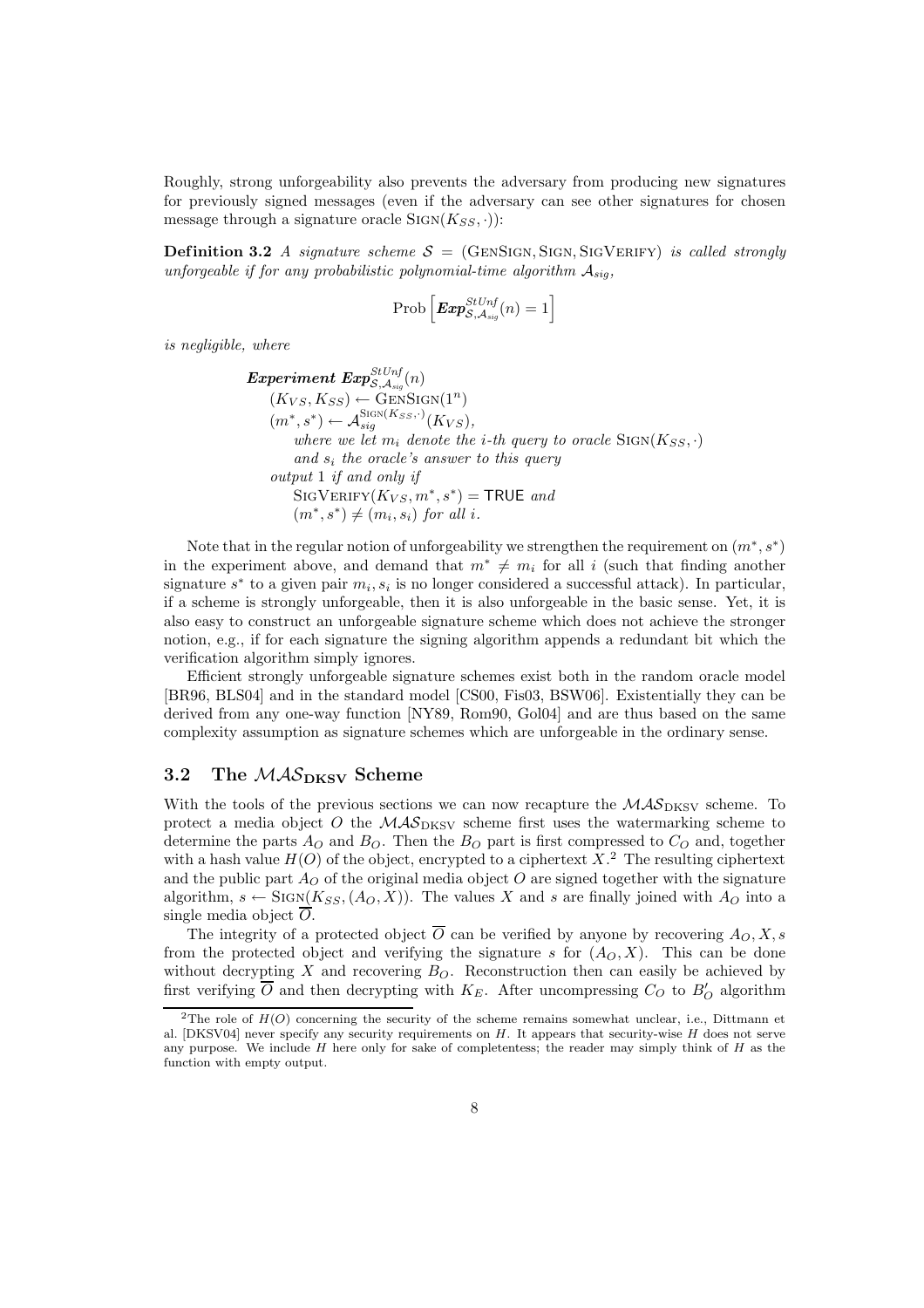JOIN can be applied to  $(A_O, B_O')$ . The resulting object O' is hashed to  $H(O')$  which is compared to the embedded hash. If this is successful the restored object is returned as O, otherwise the reconstruction algorithm fails.

We note that, in the original scheme, Dittmann et al. use the signature algorithm to sign the concatenation  $A_O||X$  of the values  $A_O$  and X. But this introduces a weaknesses which the attack by Hopper et al. [HMW07] exploits. Here we therefore tweak the signature process by signing  $(A_O, X)$  instead, with the usual meaning that this string  $(A_O, X)$  contains a separator between the two values. For instance, we can encode the bit length of  $A<sub>O</sub>$  into a starting block of fixed length (say, into the first  $n$  bits for security parameter  $n$ ) and then append  $A_O||X$ . Other choices are possible, of course.

Construction 3.3 (DKSV-MAS) Let (Join, Separate) be an invertible watermarking scheme,  $\mathcal E$  be a symmetric encryption scheme and  $\mathcal S$  be a signature scheme. Furthermore, let (Compress, Uncompress) be a lossless compression scheme and H be some function (with fixed output length). Then the DKSV media authentication scheme  $MAS_{DKSV}$  is defined by the following algorithms:

- Algorithm GENKEY on input  $1^n$  runs the key generation algorithms of the signature scheme and the encryption scheme,  $(K_{SS}, K_{VS}) \leftarrow$  GENSIGN(1<sup>n</sup>) and  $K_E \leftarrow$ GENENC(1<sup>n</sup>), and outputs  $K_V = K_{VS}$ ,  $K_R = (K_{VS}, K_E)$  and  $K_P = (K_{SS}, K_E)$ .
- Algorithm PROTECT on input  $K_P$  and object O first splits the object by computing  $(A_O, B_O) \leftarrow$  SEPARATE(O), then compresses  $C_O \leftarrow$  COMPRESS( $B_O$ ) and computes a ciphertext  $X \leftarrow \text{Enc}(K_E, C_O||H(O))$ . It computes a signature  $s \leftarrow \text{Sign}(K_{SS}, (A_O, X))$ and joins it together with  $A_O$  and X into the protected object  $\overline{O} \leftarrow \text{Join}(A_O,(X,s)).$ It outputs  $\overline{O}$  (or FAIL if any of the deployed algorithms returns FAIL).
- Algorithm VERIFY on input  $K_V$  and a protected object  $\overline{O}$  splits the protected object into  $(A_O,(X,s)) \leftarrow \text{SEPARATE}(\overline{O})$  and returns the output of the signature verification algorithm for these data, SIGVERIFY( $K_{VS}$ ,  $(A_O, X)$ , s) (which equals FAIL in the special case that SEPARATE returned FAIL before).
- Algorithm RECONSTRUCT takes as input  $K_R$  and a protected object  $\overline{O}$ , and only continues reconstruction if verification of  $\overline{O}$  works. If so, then it recovers  $(A_O,(X,s))$   $\leftarrow$ SEPARATE( $\overline{O}$ ) and decrypts X to  $C_O$ ||h and re-computes  $B_O = \text{UNCOMPRES}(C_O)$  and  $O \leftarrow$  JOIN( $A_O, B_O$ ). If  $H(O) = h$  then it outputs O; in any other case the algorithm returns FAIL.

## 4 Integrity of Media Authentication Schemes

In this section we address integrity protection of media authentication schemes. We first review the definition of Dittmann et al. [DKSV04] about unforgeability of  $\mathcal{M}\mathcal{A}\mathcal{S}^3$  and then present our improved security guarantee, denoted by strong unforgeability. We show that strong unforgeability is strictly stronger than the notion of Dittmann et al., and finally prove that the  $MAS$ <sub>DKSV</sub> scheme achieves the stronger notion if instantiated with the right primitives.

 $3$ Dittmann et al. call the property in their paper "security against existential unforgeability" but, for sake of better distinction with other security notions such as secrecy, we rename the property here to "unforgeability".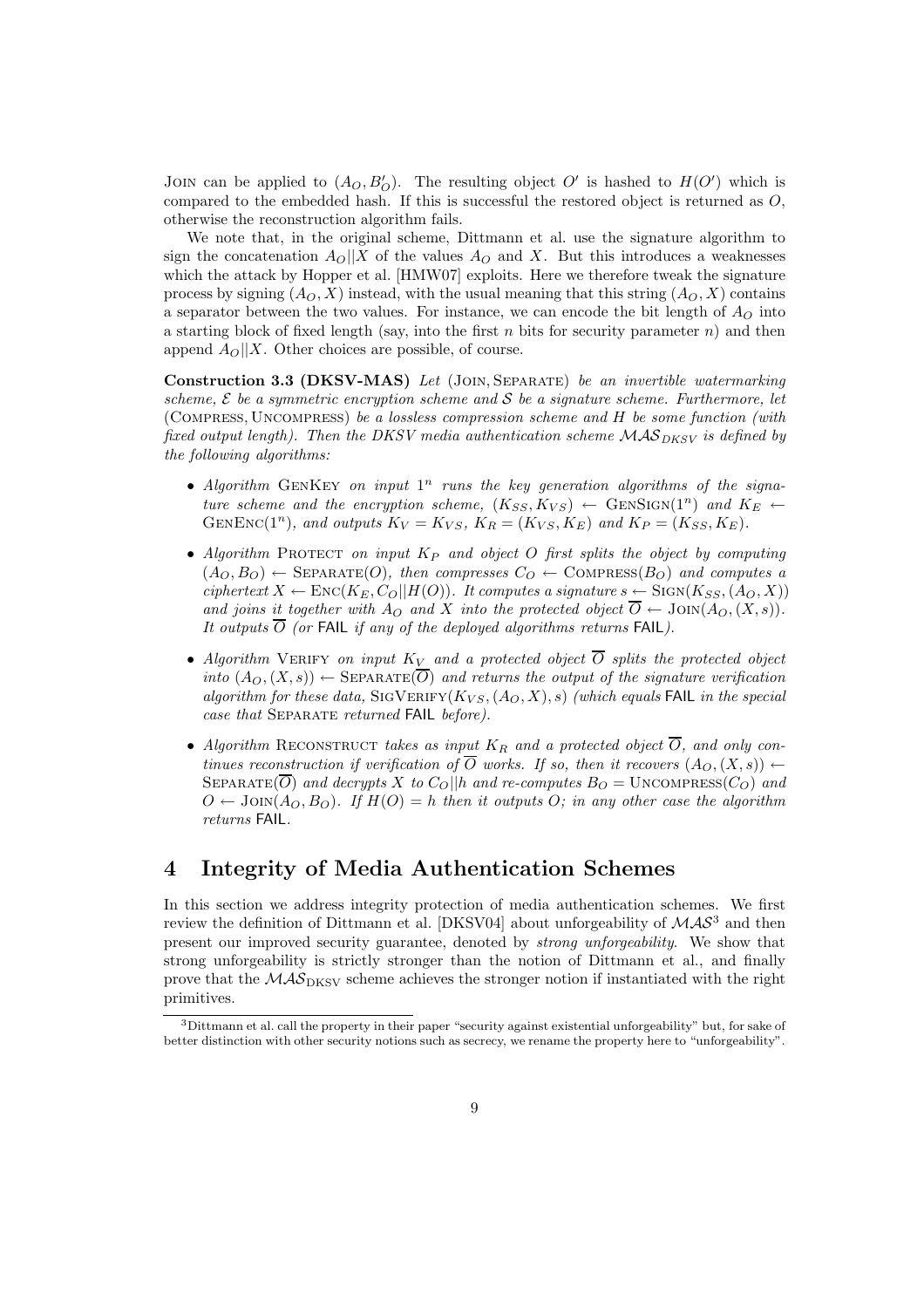#### 4.1 Definitions

The original unforgeability requirement of Dittmann et al. [DKSV04] demands that, without the protection key, it is infeasible to find an object O and its protected version  $\overline{O}$ , even after having seen other protected objects:

**Definition 4.1** Let  $MAS = (GENKEY, PROTECT, VERIFY, RECONSTRUCT)$  be an invertible media authentication scheme. It is called unforgeable if for every probabilistic polynomialtime algorithm  $A_{DKSV}$  the value

$$
Prob\left[ \textit{Exp}_{\mathcal{MAS},\mathcal{A}_{DKSV}}^{mas-unf}(n) = 1 \right]
$$

is negligible, where

 $\boldsymbol{Experiment\ Exp}_{\mathcal{MAS},\mathcal{A}_{DKSV}}^{mas-unf}(n)$  $(K_P, K_V, K_R) \leftarrow \text{GENKer}(1^n)$  $(O,\overline{O}) \leftarrow \mathcal{A}_{DKSV}^{\text{ProTECT}(\cdot,K_{P})}(1^{n},K_{V})$ where  $O_i$  denotes the *i*-th query to oracle PROTECT $(\cdot, K_P)$ and  $\overline{O}_i$  the oracle's answer to this query output 1 if and only if  $VERIFY(\overline{O}, K_V) = \textsf{TRUE}$  and  $\overline{O} \in [\text{ProTECT}(O, K_P)]$  and  $O \neq O_i$  for all i.

We note that Dittmann et al. [DKSV04] claim their scheme to be secure under this definition. However, as mentioned before, Hopper et al. [HMW07] point out a gap in this proof, exploiting a weak encoding for the signing algorithm. Patching the signature and verification process as described in Construction 3.3 gives a version which is indeed secure according to this definition here (if the signature scheme achieves basic unforgeability). This can be easily inferred from the security proof for our stronger notion in the next section, and we therefore omit a formal proof for this simpler fact.

Our first definitional strengthening concerns the adversary's task to find a protected object  $\overline{O}$  together with its original counter part O. Recall the satellite data example from the introduction, where the adversary's goal is only to produce another valid protected object without knowing a matching object in clear. Then the previous definition would provide no security guarantee in this case. In fact, as we will discuss later, there are even schemes satisfying the unforgeability notion above but which fail to meet the stronger requirement in the example. In our refinement below we therefore reduce the requirement on the adversary's output and merely demand that the attacker outputs a new protected object O.

The other strengthening refers to availability of other components of a system. Since the algorithms may operate in a highly interactive setting, we follow the conservative approach in cryptography and allow our algorithm  $A_{\text{strong}}$  to also communicate with a RECONSTRUCT oracle, enabling him to reconstruct objects of his choice. Note that verification can be carried out locally by the adversary with the help of the public key anyway. With these two refinements we obtain the following definition:

Definition 4.2 Let  $MAS = (GENKEY, PROTECT, VERIFY, RECONSTRUCT)$  be an invertible media authentication scheme. It is called strongly unforgeable if for every probabilistic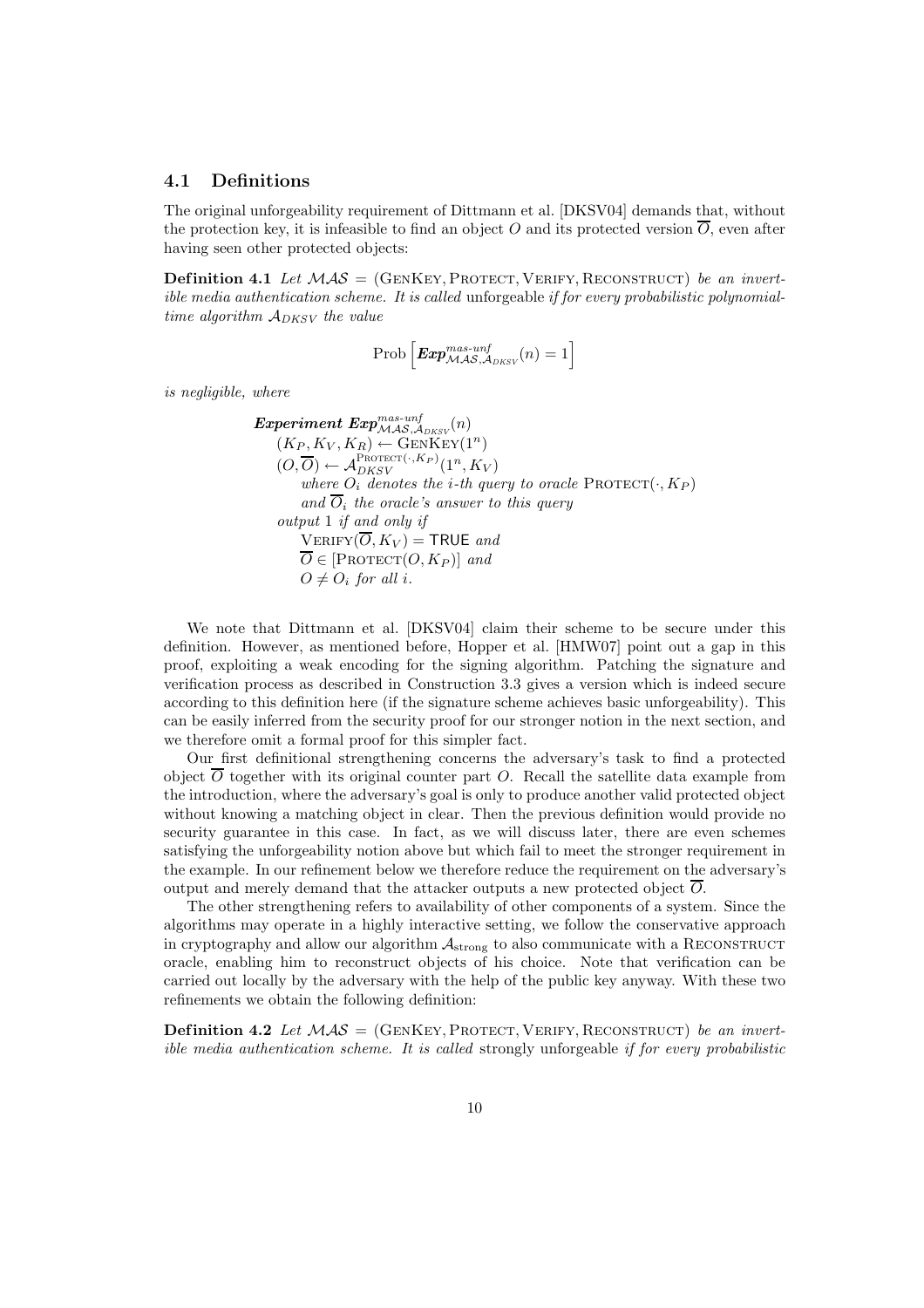polynomial-time algorithm  $A_{strong}$  the value

$$
\text{Prob}\left[\textit{\textbf{Exp}}_{\mathcal{MAS},\mathcal{A}_{strong}}^{mas-stunf}(n)=1\right]
$$

is negligible, where

 $\textit{Experiment}\ \textit{Exp}_{\mathcal{MAS}, \mathcal{A}_{strong}}^{mas-stunf}(n)$  $(K_P, K_V, K_R) \leftarrow \widetilde{\text{GenKer}}(1^n)$  $\overline{O} \leftarrow \mathcal{A}_{strong}^{\text{PROTECT}(\cdot, K_P), \text{RECONSTRUCT}(\cdot, K_R)} (1^n, K_V)$ where  $O_i$  denotes the *i*-th query to oracle PROTECT( $\cdot$ ,  $K_P$ ) and  $\overline{O}_i$  the oracle's answer to this query output 1 if and only if  $VERIFY(\overline{O}, K_V) = \text{TRUE}$  and  $\overline{O} \neq \overline{O}_i$  for all i.

#### 4.2 On the Relationship of the Notions

In this section we show that security according to our definition of strong unforgeability is strictly stronger than the one for the definition by Dittmann et al. This is done in two steps. First we will show that our definition implies the definition of Dittmann et al. After that, we provide two examples of schemes which are secure according to the basic notion but not to the enhanced definition. We remark that the separating examples even hold if we augment the DKSV definition by giving  $\mathcal{A}_{\text{DKSV}}$  access to a RECONSTRUCT oracle. This difference merely stems from the fact that  $\mathcal{A}_{\text{DKSV}}$  has to output a pair  $(O,\overline{O})$ , compared to  $\overline{O}$  as in our definition.

#### 4.2.1 Strong Unforgeability Implies Unforgeability

Proposition 4.3 If an invertible MAS scheme is strongly unforgeable then it is also unforgeable.

Proof. An attack according to the definition by Dittmann et al. can be easily transferred to an attack according to our definition of strong unforgeability. Note that from the adversary's viewpoint in our definition the attacker  $\mathcal{A}_{\text{strong}}$  only has to output the protected object  $\overline{O}$ , whereas in the model of Dittmann et al. he also needs to output the original object O. We can therefore transfer an attacker  $\mathcal{A}_{\text{DKSV}}$  according to the definition of Dittmann et al. to an attacker  $\mathcal{A}_{\text{strong}}$  according to our definition by just omitting O from  $\mathcal{A}_{\text{DKSV}}$ 's output  $(O,\overline{O})$ .

Suppose an attacker  $A_{DKSV}$  is successful regarding the definition by Dittmann et al. Then, according to the requirements of a successful attack, the adversary's object must be distinct from all previous objects,  $O \neq O_i$  for all i, and it must be valid,  $VERIFY(\overline{O}, K_V) = TRUE$ . Assume towards contradiction that  $\overline{O} = \overline{O}_i$  for some i (in particular,  $\overline{O} = \overline{O}_i \neq \text{FAll}$ ). But since  $\overline{O}_i$  was the reply of PROTECT $(O_i, K_P)$  and we have  $O_i =$  RECONSTRUCT $(\overline{O}_i, K_R) =$ RECONSTRUCT( $\overline{O}, K_R$ ) = O by the completeness property of media authentication schemes, this would contradict the assumption  $O \neq O_i$ . This means that none of the  $O_i$ 's received from PROTECT can be used for a successful forgery by the attacker  $\mathcal{A}_{DKSV}$ . Since the main difference between the two definitions lies in the condition on the adversary's output, the attacker  $A_{\text{DKSV}}$  is also successful according to our definition when dropping O from the  $\Box$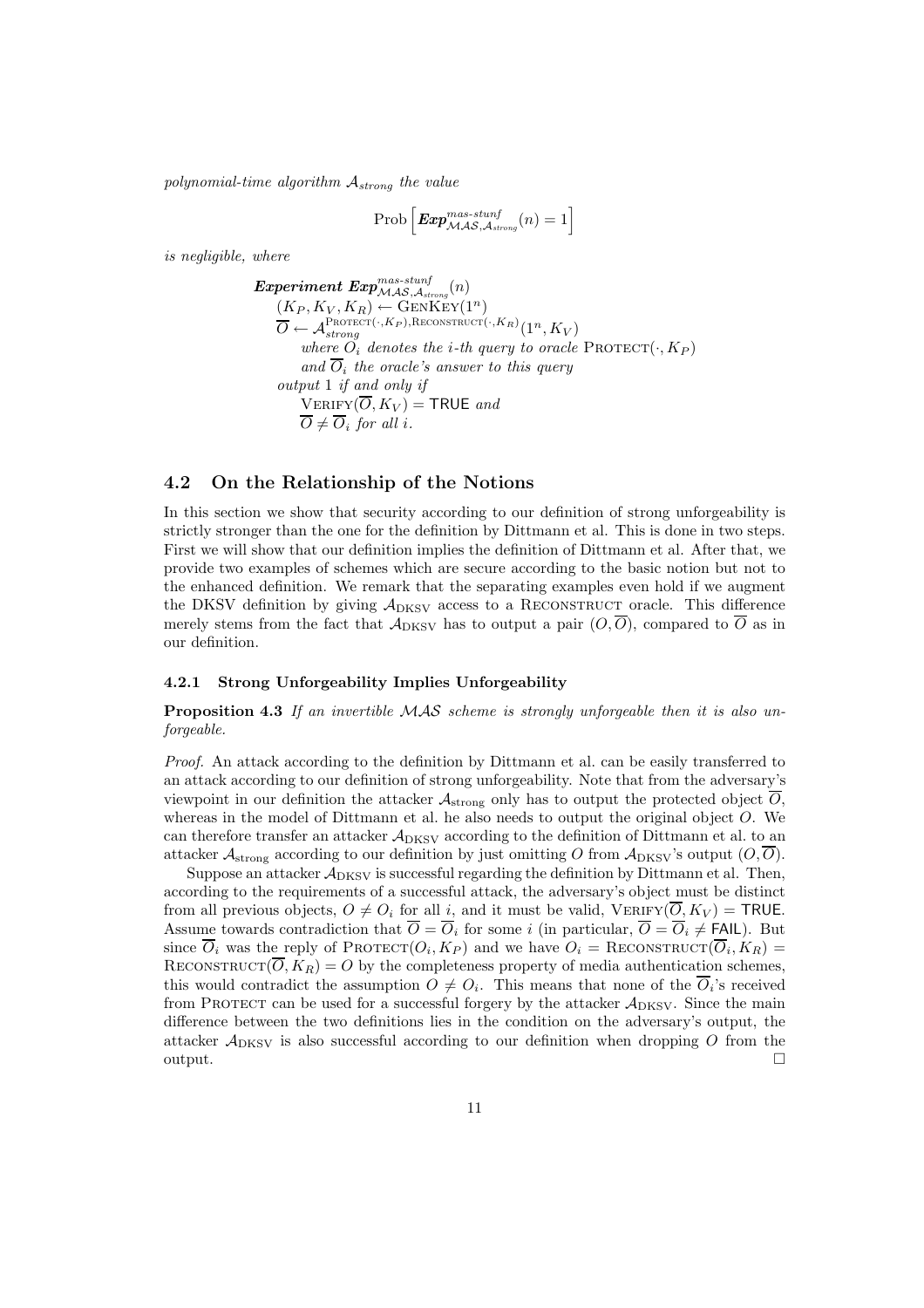#### 4.2.2 Separating Example #1

In this example we show that for specific instantiation of the  $MAS_{\rm DKSV}$  there exists a successful adversary  $A_{\text{strong}}$  against the strong unforgeability, while any attacker  $A_{\text{DKSV}}$ against the basic notion of unforgeability fails. This shows that strong unforgeability is a strictly stronger notion.

Recall that in the (patched)  $\mathcal{M}\mathcal{A}\mathcal{S}_{\text{DKSV}}$  scheme the PROTECT algorithm computes

$$
X \leftarrow \text{ENC}(K_E, \text{COMPRESS}(B_O)||H(O))
$$
 and  $s \leftarrow \text{Sign}(K_{SS}, (A_O, X))$ 

and outputs the protected object

$$
\overline{O} = \text{Join}(A_O, (X, s)).
$$

Now suppose that we use a trivial signature scheme where verification succeeds all the time, independently of the input, that is  $SIGVERIFY(K_{VS}, m, s) = TRUE$  for all inputs m, s. Then we also have

 $VERIFY(K_{VS}, \overline{O}) = \text{TRUE}$  for all protected objects  $\overline{O}$ .

Now an attacker  $\mathcal{A}_{\text{strong}}$  against strong unforgeability can output any protected object  $\overline{O}$ , without having queried the PROTECT oracle (but such that  $\text{SEPARATE}(\overline{O}) \neq \text{FAIL}$ ). With our assumption about the signature scheme, the attacker succeeds with probability 1, because verification VERIFY( $K_{VS}$ ,  $\overline{O}$ ) always returns TRUE.

Note that the adversary  $\mathcal{A}_{\text{strong}}$  wins for any choice for the symmetric encryption scheme and the function  $H$ . We can therefore use an encryption scheme which satisfies a security notion called INT-CTXT [BN00], i.e., if one sees ciphertexts for adaptively chosen messages and decryptions for chosen ciphertexts, then without the secret encryption key it is still infeasible to create a valid ciphertext for a new message. We also select  $H$  to be collisionresistant. With these choices we can next prove that there is no adversary against basic unforgeability of this instantiation of the  $MAS<sub>DKSV</sub>$  scheme.

Consider any attacker  $\mathcal{A}_{\text{DKSV}}$  against basic unforgeability for our instantiation, i.e., with the trivial signature verification algorithms, the INT-CTXT encryption scheme and the collision-resistant hash function. Adversary  $\mathcal{A}_{\text{DKSV}}$  may ask the PROTECT oracle several times (as well as the RECONSTRUCT oracle if we augment the DKSV definition accordingly), before outputting a pair  $(O, \overline{O})$ . Note that in contrast to strong unforgeability, here  $\overline{O}$  additionally has to be from the set of protected objects of O:

$$
\overline{O} \in [\text{ProTECT}(O, K_P)].
$$

In particular,  $\overline{O}$  must contain a valid ciphertext X of COMPRESS( $B_O$ )|| $H(O)$ . Then, because the final output of  $\mathcal{A}_{\text{DKSV}}$  satisfies  $O \neq O_i$  and H is collision-resistant, we may assume that COMPRESS $(B_O)||H(O) \neq$  COMPRESS $(B_O_i)||H(O_i)$  for all i. In this case, a success of  $\mathcal{A}_{\text{DKSV}}$ implies that he has produced a new valid ciphertext for a new message, contradicting the INT-CTXT property. Hence, ADKSV fails unless he breaks the INT-CTXT property of the encryption scheme or the collision-resistance of H.

#### 4.2.3 Separating Example #2

We give another separating example for the patched  $\mathcal{M}\mathcal{A}\mathcal{S}_{\rm DKN}$  framework where, in contrast to the previous example, we make no further assumptions about the encryption scheme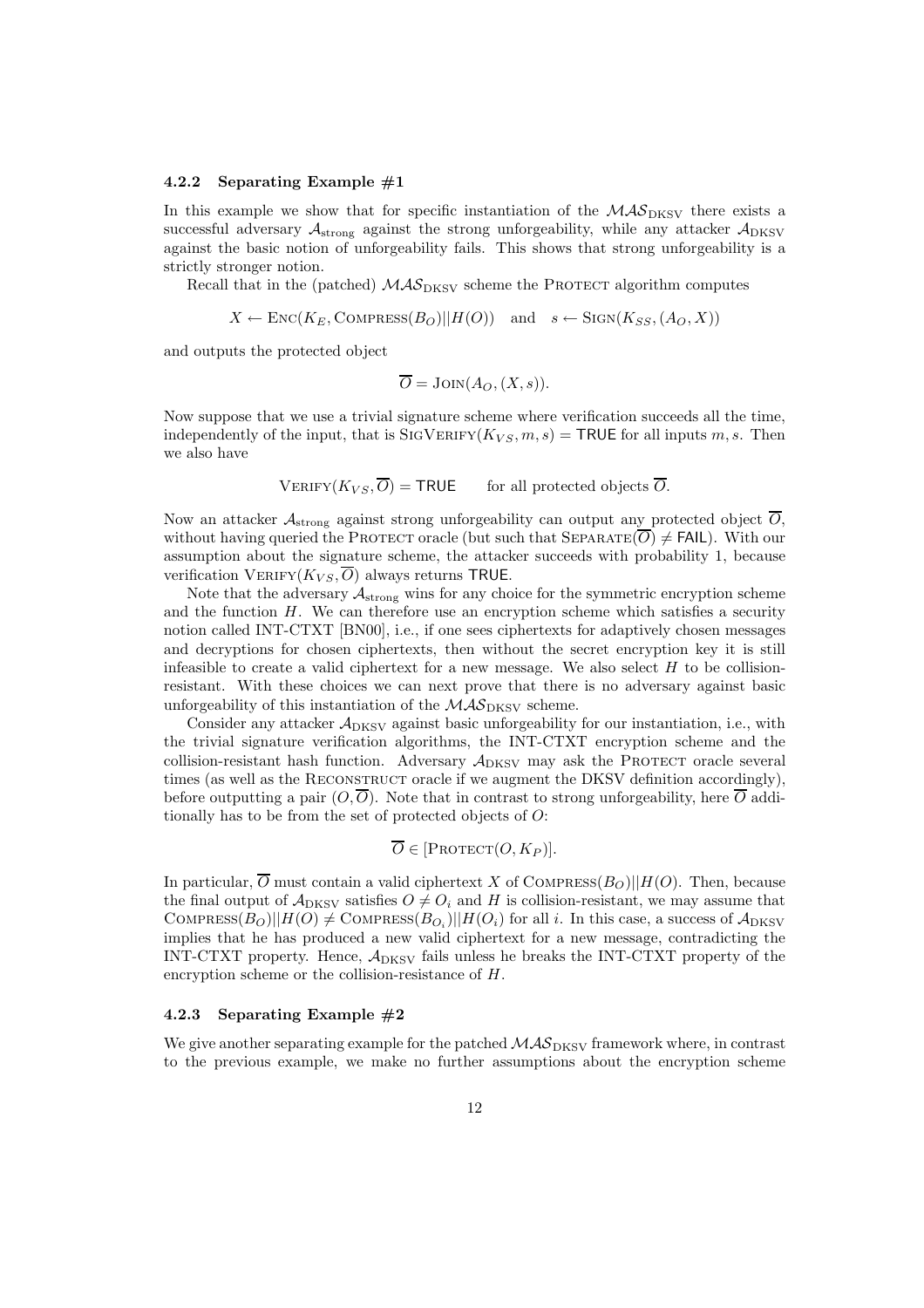and the hash function. Here, we merely assume that the signature scheme is not strongly unforgeable, i.e., where one can easily transform a signature s to a message  $m$  into another valid signature  $s^* \neq s$ . With this instantiation choice there exists a successful attack against the strong unforgeability, but which does not constitute a break against basic unforgeability.

The adversary against the strong unforgeability calls the PROTECT oracle only once about an object O to derive a protected object  $\overline{O} = \text{Join}(A_{\overline{O}},(X,s))$ . The attacker next runs SEPARATE( $\overline{O}$ ) to obtain  $A_{\overline{O}} = A_O$  and  $(X, s)$ . Since the signature scheme is not strongly unforgeable the attacker can now compute another valid signature  $s^* \neq s$  for  $(A_O, X)$ . He finally outputs  $\overline{O}^* = \text{Join}(A_O, (X, s^*))$  as the forgery attempt.

The attack succeeds according to the strong unforgeability, because  $s^* \neq s$  and thus  $\overline{O}^*$ was never received from the PROTECT oracle before, and VERIFY evaluates to TRUE. In the DKSV definition of an attack, however, an attacker must output  $(O,\overline{O})$ . So in our case, prepending O to  $\overline{O}^*$  would not constitute a successful attack as O has been sent to the PROTECT oracle before. In fact, it is easy to see from our proof in the next section that any attacker fails according to the DKSV definition if the underlying signature scheme achieves basic unforgeability.

### 4.3 Strong Unforgeability of the  $MAS_{\text{DKSV}}$ -Scheme

We next prove that the  $MAS_{\text{DKSV}}$  scheme achieves strong unforgeability if the underlying signature scheme is strong enough. Note again that this statement necessitates the patch of the signature and verification algorithm; else the attack by Hopper er al. would still apply.

**Theorem 4.4 (Strong Unforgeability)** If the signature scheme S is strongly unforgeable then the  $MAS_{DKSV}$  media authentication scheme in Construction 3.3 is strongly unforgeable.

*Proof.* If there would be a successful attacker  $A_{\text{strong}}$  on the  $MAS_{\text{DKSV}}$  according to our strong definition, then by using the prerequisites we could use this attacker to construct a successful attacker  $\mathcal{A}_{sig}$  against the strong unforgeability of the deployed signature scheme. In the following we will show the construction of such an attacker  $\mathcal{A}_{\text{sig}}$ .

The attacker  $\mathcal{A}_{sig}$  on the signature scheme gets the signature public key  $K_{VS}$  as input. He chooses an encryption key  $K_E$  and passes the key  $K_V = K_{VS}$  to  $\mathcal{A}_{\text{strong}}$  to start a black-box simulation. In this simulation of  $\mathcal{A}_{\text{strong}}$ , adversary  $\mathcal{A}_{\text{sig}}$  can easily answer queries of  $\mathcal{A}_{\text{strong}}$  to oracle RECONSTRUCT with the help of the key  $K_R = (K_E, K_{VS})$ . For any query  $O_i$  of  $\mathcal{A}_{\text{strong}}$  to the PROTECT oracle,  $\mathcal{A}_{\text{sig}}$  calculates  $(A_{O_i}, B_{O_i}) = \text{SEPARATE}(O_i)$ ,  $C_{O_i} = \text{COMPRES}(\overline{B}_{O_i})$  and  $X_i \leftarrow \text{ENC}(K_E, C_{O_i}||H(O_i))$ . If any of the algorithms returns FAIL then  $\mathcal{A}_{\text{sig}}$  immediately returns FAIL to  $\mathcal{A}_{\text{strong}}$ , else  $\mathcal{A}_{\text{sig}}$  passes  $m_i = (A_{O_i}, X_i)$  to his SIGN-oracle to get a signature  $s_i$ . Thereafter he returns  $\overline{O}_i = \text{Join}(A_{O_i}, (X_i, s_i))$  to attacker  $\mathcal{A}_{\text{strong}}$ . Once  $\mathcal{A}_{\text{strong}}$  outputs a protected object  $\overline{O}$  and stops, adversary  $\mathcal{A}_{\text{sig}}$  runs SEPARATE on  $\overline{O}$  to obtain  $A_O$  and  $(X, s)$ . Now  $\mathcal{A}_{sig}$  outputs  $m^* = (A_O, X)$  and  $s^* = s$ .

It is obvious that  $\mathcal{A}_{\mathrm{sig}}$  perfectly mimics the PROTECT oracle as well as the RECONSTRUCT oracle in  $A_{\text{strong}}$ 's emulation. It remains to show that  $A_{\text{sig}}$  succeeds in his attack whenever  $\mathcal{A}_{\text{strong}}$  wins. If  $\mathcal{A}_{\text{strong}}$ 's output  $\overline{O}$  satisfies  $VERIFY(\overline{O}, K_V) = \text{TRUE}$  then in particular SIGVERIFY( $K_{VS}, m^*, s^*$ ) for  $\mathcal{A}_{sig}$ 's output will also be TRUE and SEPARATE( $\overline{O}$ ) =  $(A_O,(X,s)) \neq \textsf{FAIL}.$  Furthermore  $\overline{O} \neq \overline{O}_i$  for all i.

We have to show that the pair  $(m^*, s^*) = ((A_O, X), s)$  has not appeared in  $\mathcal{A}_{\text{sig}}$ 's interactions with the signature oracle. This is clearly true if, in the *i*-th request,  $A_{\text{sig}}$  returned  $s_i =$ FAIL before even querying the signature oracle, namely, if separation, compression or encryption failed. If, on the other hand,  $\overline{O}_i = \text{FAIL}$  for the *i*-th interaction, because the final JOIN in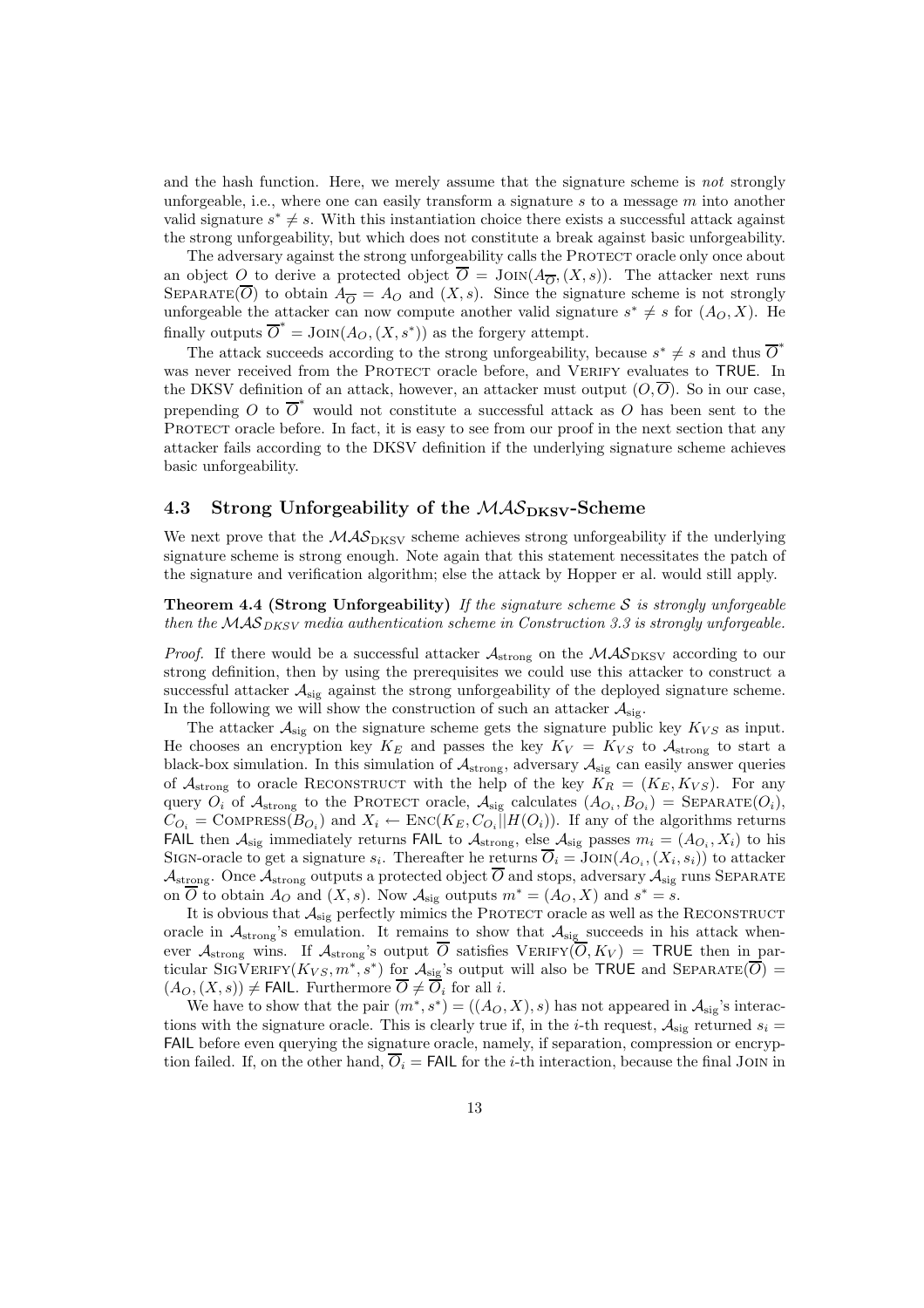the simulation of the protection query returned FAIL, but a message  $m_i = (A_{O_i}, X_i)$  was still signed with  $s_i$ , then we must have  $(m^*, s^*) \neq (m_i, s_i)$ . Else, for equality  $(m^*, s^*) = (m_i, s_i)$ we would have  $\text{FAIL} = \text{Join}(A_{O_i}, (X_i, s_i)) = \text{Join}(A_{O_i}, (X, s)) = \text{Join}(\text{SEPARATE}(\overline{O}))$  for  $SEPARATE(\overline{O}) \neq FAIL$ , contradicting the completeness of the watermarking scheme. Finally, if  $\overline{O}_i \neq$  FAIL, then because  $\overline{O} \neq \overline{O}_i$  and the SEPARATE-function is collision-resistant (see Section 3.1.1) we have  $(A_O, (X, s)) \neq (A_{O_i}, (X_i, s_i)).$ 

Hence, if attacker  $A_{\text{strong}}$  on the media authentication scheme is successful, attacker  $A_{\text{Sig}}$ will also succeed with the same probability, because  $(m^*, s^*)$  was never received from the SIGN-oracle and SIGVERIFY $(K_{VS}, m^*, s^*)$  = TRUE.

## 5 Secrecy of Media Authentication Schemes

Recall that the scheme by Dittmann et al. [DKSV04] introduces an encryption scheme in order to protect the  $B<sub>O</sub>$ -part of an object O. However, in their paper they do not provide any claim about the secrecy under reasonable conditions about the encryption scheme, not to mention a rigorous security model. In a companion paper, though, Katzenbeisser and Dittmann [KD04] discuss a desirable secrecy requirement, resembling semantic security of encryption schemes (as defined in Section 3.1.2). Yet, their proposal advocates a somewhat elliptical mixture between semantic security and indistinguishability of encryption schemes (cf. [Gol04]), and remains rather sketchy. It also remains unclear if, or under which conditions, the  $\mathcal{M} \mathcal{A} \mathcal{S}_{\text{DKSV}}$  scheme meets this goal.

Recall that the idea behind semantic security of an encryption scheme was that anything an efficient adversary could learn about a message  $m$  from a ciphertext  $X$  could also be computed efficiently without  $X$ . Here we discuss that, by using appropriate notions of secrecy with side information, we can indeed define secrecy for media authentication schemes in the sense of semantic security. Our definition basically says that an  $MAS$  provides secrecy if whatever one can compute from a protected object  $\overline{O}$  (including the public part  $A_O$ ) could also be derived from  $A<sub>O</sub>$  alone. We then continue to show that semantic security of the encryption function (with respect to side information) also guarantees secrecy of the  $MAS$ <sub>DKSV</sub> scheme.

#### 5.1 Definition

The definition below follows the one for semantic security of encryption (with respect to side information) closely. Namely, we again compare the success probability of an adversary predicting some information  $f_{\text{MAS}}(O)$  of an object O from the protected version  $\overline{O}$  (and hist<sub>O</sub>) with the prediction success of a simulator given only hist<sub>O</sub>. For a secure  $\mathcal{M}AS$  these probabilities should be close.

We write  $\mathcal O$  for the distribution of the objects and hist<sub>MAS</sub> for the algorithm computing the side information. For notational convenience we again denote by  $(O, hist_O) \leftarrow$  $(\mathcal{O}, \text{hist}_{\text{MAS}})(1^n)$  the joint sampling process, possibly sharing state between the two algorithms.

**Definition 5.1** An invertible media authentication scheme  $MAS$  is called semantically secure with respect to side information hist $_{\text{MAS}}$  if for every probabilistic polynomial-time algorithm  $A_{MAS}$ , there is a probabilistic polynomial-time algorithm  $S_{MAS}$ , the simulator, such that for every polynomial-time distribution  $\mathcal O$  of objects and for every function  $f_{MAS}$ , the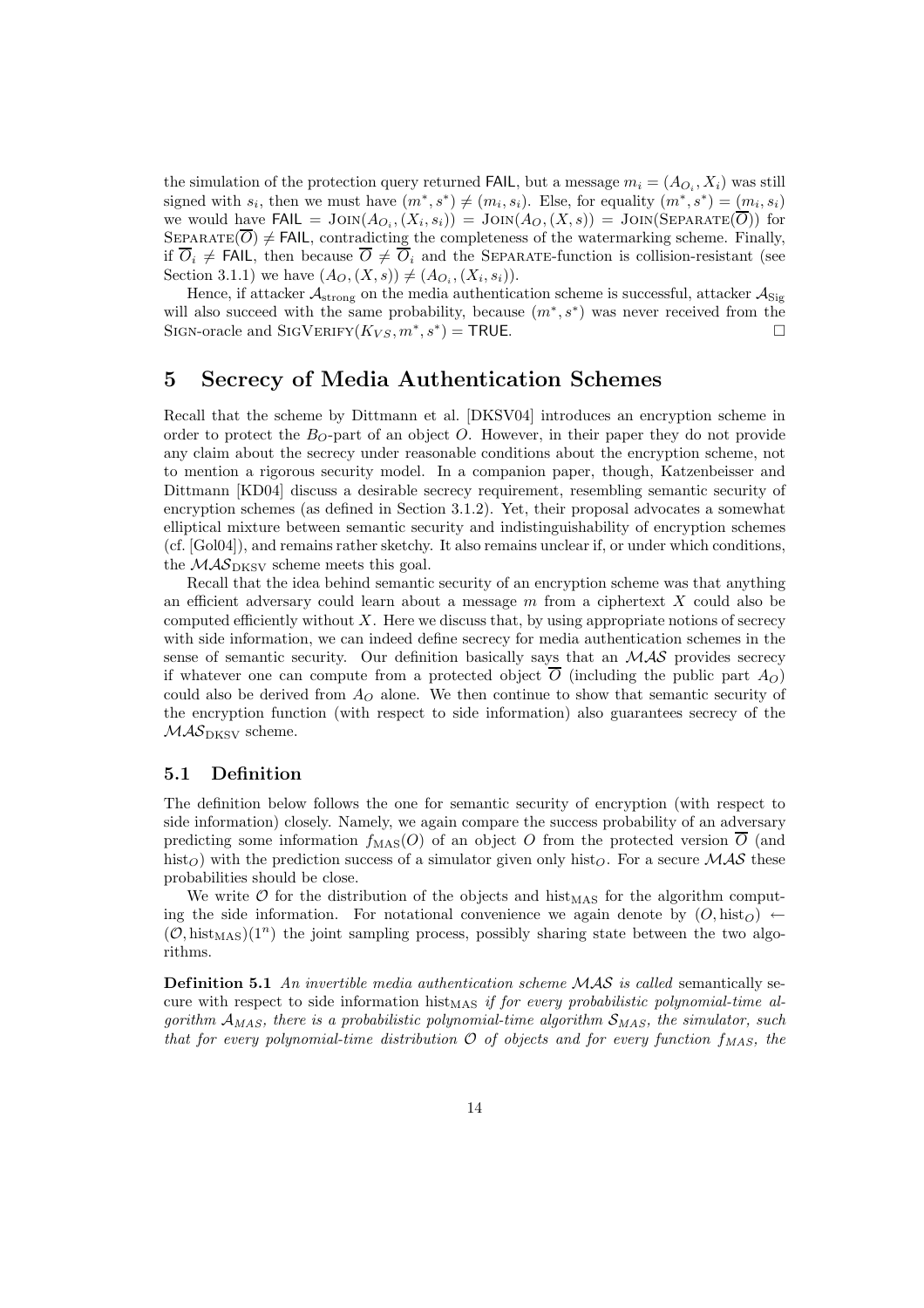difference

$$
\text{Prob}\left[\pmb{Exp}_{\mathcal{MAS},\mathcal{A}_{MAS}}^{\textit{mas-sem},\mathcal{O},\textit{f}_{MAS,hist_{MAS}}}(n)=1\right]-\text{Prob}\left[\pmb{Exp}_{\mathcal{MAS},\mathcal{S}_{MAS}}^{\textit{mas-sem},\mathcal{O},\textit{f}_{MAS,hist_{MAS}}}(n)=1\right]
$$

is negligible, where

| Experiment $Exp_{MAS,Ans}^{mas-sem, O, f_{MAS}, hist_{MAS}}(n)$ | Experiment $Exp_{MAS, S_{MAS}}^{mas-sem, O, f_{MAS}, hist_{MAS}}(n)$ |
|-----------------------------------------------------------------|----------------------------------------------------------------------|
| $(K_P, K_V, K_R) \leftarrow$ GENKEY(1 <sup>n</sup> )            | $(K_P, K_V, K_R) \leftarrow$ GENKEY(1 <sup>n</sup> )                 |
| $(O, hist_O) \leftarrow (O, hist_{MAS})(1^n)$                   | $(O, hist_O) \leftarrow (O, hist_{MAS})(1^n)$                        |
| $\overline{O} \leftarrow$ PROTECT( $K_P, O$ )                   | $a \leftarrow S_{MAS}(K_V, hist_O)$                                  |
| $output 1$ if and only if                                       | $a = f_{MAS}(O, hist_O)$                                             |

We remark that we can even strengthen the notion above by granting  $A_{\text{MAS}}$  access to oracles PROTECT( $\cdot$ ,  $K_P$ ) and RECONSTRUCT( $\cdot$ ,  $K_R$ ) (with the restriction that the adversary never queries the reconstruct oracle about the challenge  $\overline{O}$ , enabling a trivial attack otherwise). Assuming chosen-plaintext security of the underlying encryption scheme (where the adversary is also allowed to see ciphertexts of arbitrary messages via an oracle  $Enc(K_E, \cdot)$ , our result also holds under this more advanced attack model, as we will discuss after the proof for the basic case. Interestingly, the proof for this extension also takes advantage of our notion of strong unforgeability.

#### 5.2 Secrecy of the  $\mathcal{M} \mathcal{A} \mathcal{S}_{\text{DKSV}}$ -Scheme

The following theorem shows that semantic security of the encryption scheme carries over to the secrecy of the  ${\mathcal{M}\mathcal{A}\mathcal{S}}_{\text{DKSV}}$  scheme:

**Theorem 5.2** Let hist $MAS(1^n)$  be the function which takes an object O and outputs  $A_O$ where  $(A_O, B_O) \leftarrow$  SEPARATE(O). Let  $\mathcal E$  be a semantically secure encryption scheme (with respect to side information hist<sub>enc</sub> = hist<sub>MAS</sub>). Then the invertible media authentication scheme  $MAS_{DKSV}$  in Construction 3.3 is semantically secure with respect to side information hist $_{MAS}$ .

*Proof.* The proof is by contradiction. Assume that  $MAS_{DKSV}$  is not semantically secure (with respect to the given side information hist $_{\text{MAS}}$ ). We will show that this allows to construct a successful attacker  $A_{\text{enc}}$  on the semantic security encryption function (for side information hist<sub>enc</sub>), which will contradict the initial assumption about the security of the encryption scheme.

Recall that a successful attacker  $\mathcal{A}_{\text{MAS}}$  is able to compute information  $f_{\text{MAS}}(O, \text{hist}_O)$ for an object O distributed according to O from  $\overline{O}$ , such that no simulator can approximate this success probability close enough (here  $f_{\text{MAS}}$  and  $\mathcal{O}$  may depend on the simulator). We now construct our adversary  $\mathcal{A}_{\text{enc}}$  against the encryption scheme, having a non-negligible advantage over any simulator on predicting the results of some function  $f_{\text{enc}}$  and some message distribution M.

The specific information and distribution for adversary  $A_{\text{enc}}$  are defined in terms of  $\mathcal O$ and  $f_{\text{MAS}}$  used by  $\mathcal{A}_{\text{MAS}}$ :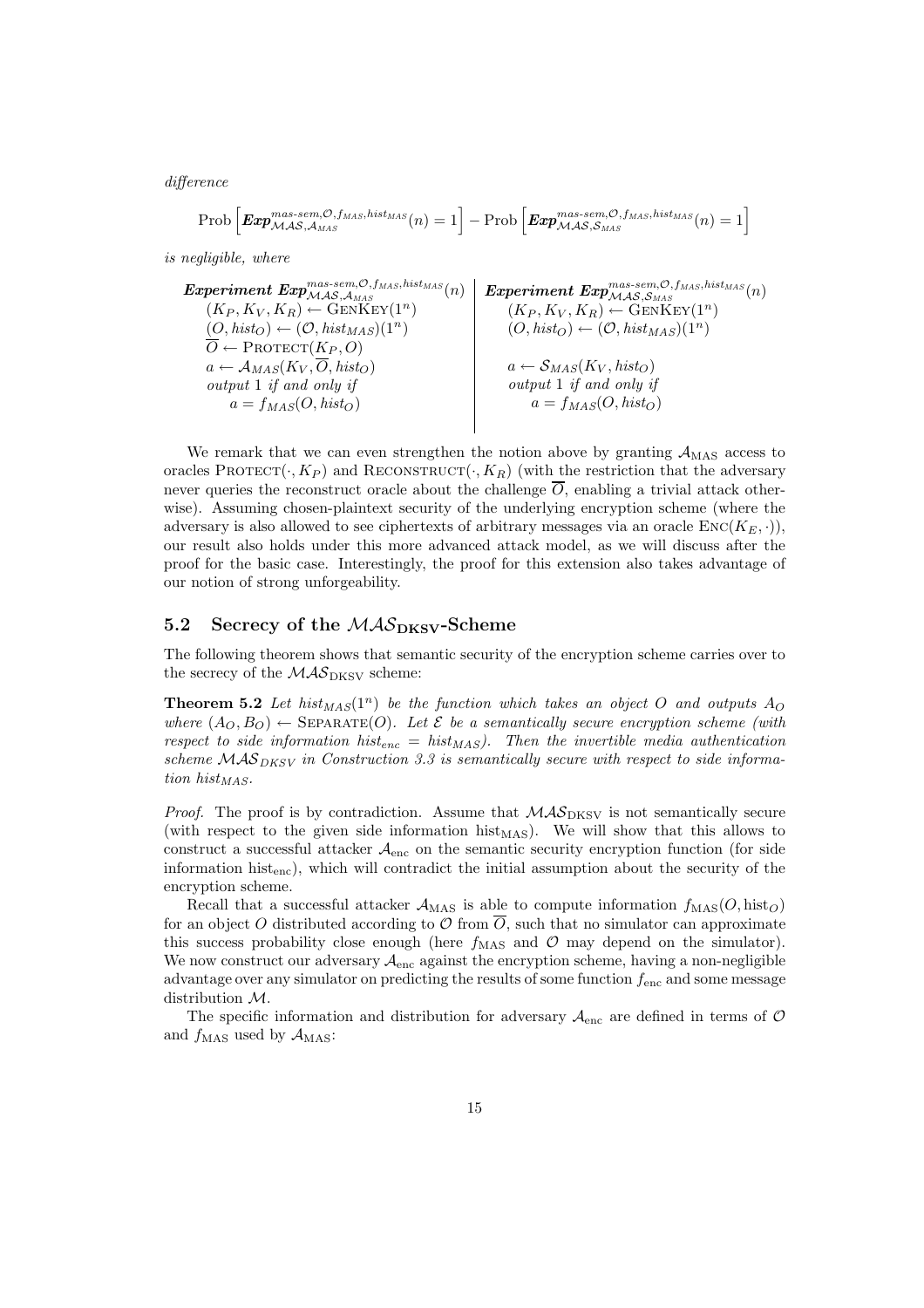| distribution $(\mathcal{M}_{\mathcal{O}}, \text{hist}_{enc})(1^n)$ : | function $f_{\text{enc}}(m, \text{hist}_m)$ :     |
|----------------------------------------------------------------------|---------------------------------------------------|
| sample $O \leftarrow \mathcal{O}(1^n)$                               | let $m = C_O    H(O)$                             |
| compute $(A_O, B_O) \leftarrow$ SEPARATE(O)                          | compute $B_O = \text{UNCOMPRESS}(C_O)$            |
| let $m = \text{COMPRESS}(B_O)  H(O)$                                 | let $O \leftarrow \text{JON}(\text{hist}_m, B_O)$ |
| let hist <sub>m</sub> = $A_O$                                        | return $f_{\text{MAS}}(O, \text{hist}_m)$         |

Next we define our attacker  $\mathcal{A}_{\text{enc}}$  against the encryption scheme. This attacker gets a ciphertext  $X \leftarrow \text{Enc}(K_E, m)$  together with side information hist<sub>m</sub> = A<sub>O</sub> as input (where the values m and hist<sub>m</sub> are sampled according to  $\mathcal{M}_{\mathcal{O}}$  and hist<sub>enc</sub>). Adversary  $\mathcal{A}_{enc}$  next "wraps" the ciphertext X into a protected object and then uses  $\mathcal{A}_{\text{MAS}}$  to derive some information about the original message  $m$ . More precisely,  $A<sub>enc</sub>$  first generates signature keys  $(K_{SS}, K_{VS}) \leftarrow$  GENSIGN(1<sup>n</sup>) and then uses these keys to compute a protected object  $\overline{O}$ :

compute  $s \leftarrow$  SIGN( $K_{SS}$ ,  $(A_O, X)$ ) and set  $\overline{O} \leftarrow$  JOIN( $A_O$ ,  $(X, s)$ ).

Then  $\mathcal{A}_{\text{enc}}$  invokes algorithm  $\mathcal{A}_{\text{MAS}}$  on inputs  $K_V = K_{VS}$  and  $\overline{O}$  as created above, and on hist<sub>O</sub> =  $A_O$ . It waits to receive some answer a and stops with output a, too.

Note that the input to  $\mathcal{A}_{\text{MAS}}$  in the simulation above is identically distributed to genuine data in experiment  $\mathbf{Exp}_{\mathcal{MAS},\mathcal{A}_{\text{MAS}}}^{\text{mas-sem},\mathcal{O},f_{\text{MAS}}$ , hist<sub>MAS</sub> $(n)$ . Therefore, if the output a of the adversary  $\mathcal{A}_{\text{MAS}}(K_V, \overline{O}, \text{hist}_{O})$  satisfies  $f_{\text{MAS}}(O, A_O)$ , then it also matches the value  $f_{\text{enc}}(m, \text{hist}_{m})$  by construction. Hence,  $A_{\text{enc}}$  succeeds with the same probability in the attack on the encryption scheme, as  $A_{\text{MAS}}$  does in the attack on the media authentication scheme.

It remains to show that attacker  $A_{\text{enc}}$  has a non-negligible advantage over any simulator in predicting the function value  $f_{\text{enc}}$ . That is, we still need to prove that there is no simulator  $\mathcal{S}_{\text{enc}}$  being as successful as the attacker  $\mathcal{A}_{\text{enc}}$ . This will follow because, if there was an almost equally successful simulator  $\mathcal{S}_{\text{enc}}$ , then we can construct a simulator  $\mathcal{S}_{\text{MAS}}$ approximating  $A_{\text{MAS}}$  close enough, contradicting the assumption about the insecurity of the media authentication scheme.

Suppose that there was an appropriate simulator  $\mathcal{S}_{enc}$  for the encryption case (for all message distributions and all functions  $f_{\text{enc}}$  and thus for all distributions and functions as constructed above). Then we build a simulator  $\mathcal{S}_{\text{MAS}}$  for the  $\mathcal{MAS}$  as follows.  $\mathcal{S}_{\text{MAS}}$  gets  $K_V = K_{VS}$  and  $A_O$  as inputs. To run a black-box simulation of  $S_{\text{enc}}$  the MAS simulator defines hist<sub>m</sub> =  $A_O$  and invokes  $S_{\text{enc}}$  on hist<sub>m</sub> to derive some information a. Simulator  $S_{\text{MAS}}$ copies a and stops.

We observe that the data in the black-box simulation has the same distribution as in the experiment of  $\mathcal{S}_{enc}$ . Thus, by construction  $\mathcal{S}_{MAS}$  successfully predicts  $f_{MAS}(O, A_O)$  whenever  $\mathcal{S}_{\text{enc}}$ 's output satisfies the value  $f_{\text{enc}}(m, \text{hist}_m)$  of the previously defined function  $f_{\text{enc}}$ . But then the success probability of  $\mathcal{S}_{\text{MAS}}$  is identical to the one of  $\mathcal{S}_{\text{enc}}$ , which in turn approximates  $\mathcal{A}_{\text{enc}}$ 's probability of winning the encryption experiment closely by assumption. Since  $A_{\text{enc}}$ 's success probability is identical to the one of  $A_{\text{MAS}}$  attacking the secrecy of the media authentication scheme, we conclude that there would be a good simulator  $\mathcal{S}_{\text{MAS}}$  for  $\mathcal{A}_{\text{MAS}}$ (for all  $\mathcal{O}$  and  $f_{\text{MAS}}$ ).

Overall we have shown that we can construct an successful attacker on the encryption if  $MAS<sub>DKSV</sub>$  is not semantically secure, contradicting the assumption that the encryption function used within the scheme is semantically secure. This completes the proof.  $\Box$ 

Finally, we discuss that our proof extends to the case that we grant the adversary  $\mathcal{A}_{\text{MAS}}$ access to a PROTECT-oracle and to a RECONSTRUCT-oracle. Recall that our proof idea is to turn an adversary  $A_{\text{MAS}}$  against the MAS into one against the encryption scheme. To this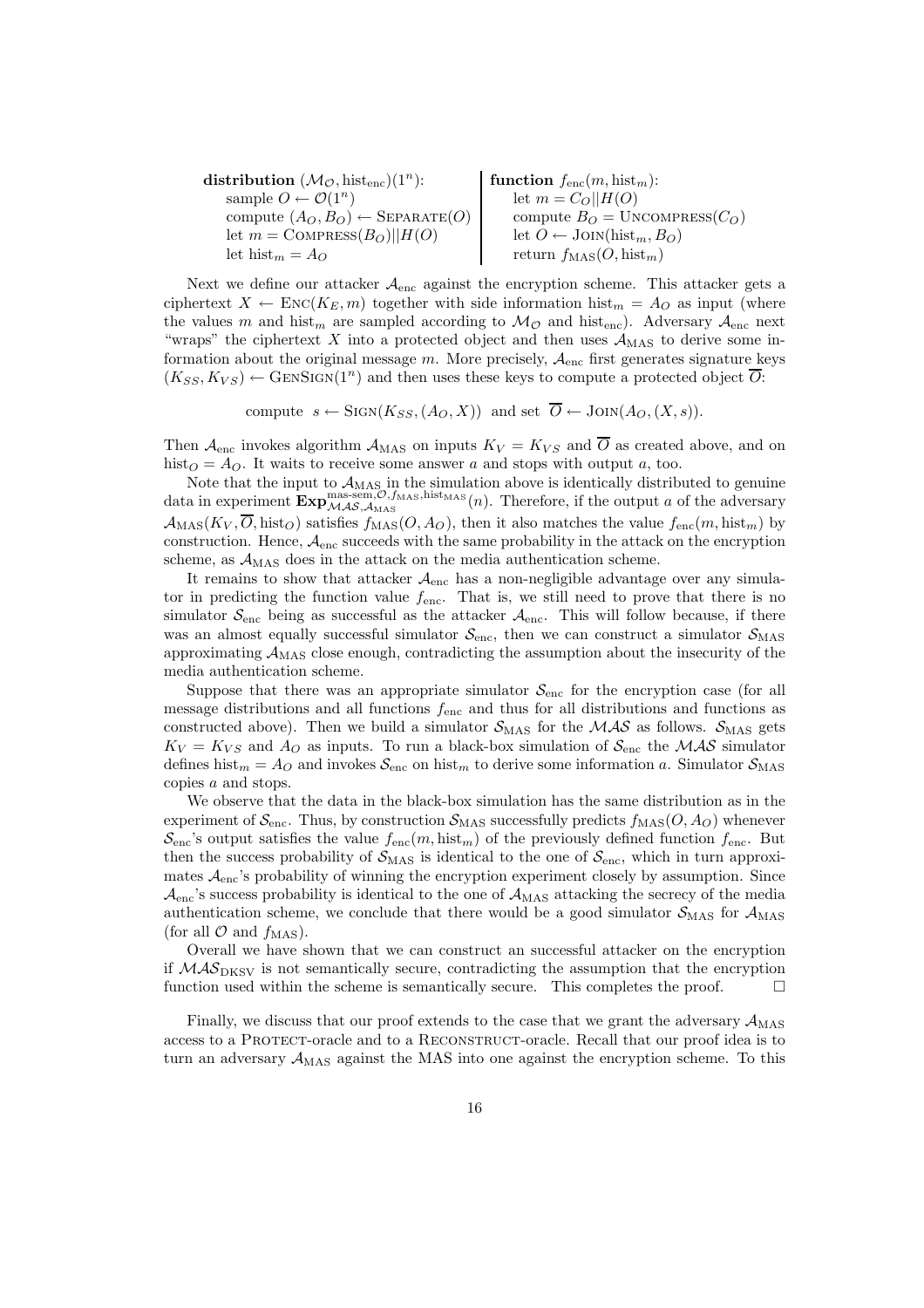end, our attacker  $A_{\text{enc}}$  against the encryption scheme has simulated a PROTECT-oracle with the help of the given ciphertext. Here,  $A_{\text{enc}}$  now has to answer additional PROTECT queries of  $\mathcal{A}_{\text{MAS}}$ , and we assume that  $\mathcal{A}_{\text{enc}}$  is also given access to an encryption oracle  $\text{Enc}(K_E, \cdot)$ initialized with the same key with which the input ciphertext  $X$  has been produced (chosenplaintext security).

For each query  $O_i$  of  $\mathcal{A}_{\text{MAS}}$  to its putative oracle PROTECT, algorithm  $\mathcal{A}_{\text{enc}}$  extracts  $(A_{O_i}, B_{O_i}) \leftarrow$  SEPARATE $(O_i)$ , compresses  $C_{O_i} \leftarrow$  COMPRESS $(B_{O_i})$  and computes the hash value  $H(O_i)$ . It sends  $C_{O_i} || H(O_i)$  to its ENC-oracle to receive a ciphertext  $X_i$ , and signs this ciphertext together with  $A_{O_i}$  using the chosen signature key,  $s_i \leftarrow \text{SIGN}(K_{SS}, (A_{O_i}, X_i)).$ Adversary  $\mathcal{A}_{\text{enc}}$  returns  $\overline{O}_i \leftarrow \text{Join}(A_{O_i}, (X_i, s_i))$  to  $\mathcal{A}_{\text{MAS}}$  as the answer of the PROTECToracle.

For each query  $\overline{O}_i$  of  $\mathcal{A}_{\text{MAS}}$  to its putative RECONSTRUCT-oracle algorithm  $\mathcal{A}_{\text{enc}}$  proceeds as follows. If  $\overline{O}_i$  has been the answer to one of a previously simulated PROTECT-oracle calls then  $A_{\text{enc}}$  looks up the corresponding query  $O_i$  and returns this object. In any other case  $A<sub>enc</sub>$  returns FAIL.

We note that the PROTECT-oracle is simulated perfectly by  $A_{\text{enc}}$ . The RECONSTRUCToracle gives consistent answers, except for the case that  $A_{\text{MAS}}$  submits a valid protected object but which has not been produced by a simulated PROTECT-query. But this would straightforwardly contradict the unforgeability of the MAS scheme (assuming that the signature algorithm is strongly unforgeable and the Separate algorithm is collision-resistance, see Theorem 4.4).<sup>4</sup> Hence, this can only happen with negligible probability. The rest of the proof now carries over easily.

## Acknowledgments

We thank the anonymous reviewers of Information Hiding 2007 for valuable comments.

Marc Fischlin and Anja Lehmann are supported by the Emmy Noether Program Fi 940/2- 1 of the German Research Foundation (DFG).

# References

- [BLS04] D. Boneh, B. Lynn, and H. Shacham. Short Signatures from the Weil Pairing. Journal of Cryptology, 17(4):297–319, 2004.
- [BN00] Mihir Bellare and Chanathip Namprempre. Authenticated Encryption: Relations among Notions and Analysis of the Generic Composition Paradigm. In Advances in Cryptology — Asiacrypt 2000, volume 1976 of LNCS, pages 531– 545. Springer-Verlag, 2000.
- [BR96] Mihir Bellare and Phil Rogaway. The exact security of digital signatures How to sign with RSA and Rabin. In Advances in Cryptology — Eurocrypt'96, volume 1070 of LNCS, pages 399–416. Springer-Verlag, 1996.
- [BSW06] Dan Boneh, Emily Shen, and Brent Waters. Strongly Unforgeable Signatures Based on Computational Diffie-Hellman. In Public-Key Cryptography (PKC)  $2006$ , volume 3958 of *LNCS*, pages 229–240. Springer-Verlag, 2006.

<sup>4</sup>Here we clearly need the strong unforgeability notion where the adversary merely needs to output a protected object. The basic unforgeability notion of Dittmann et al. would not suffice in this case.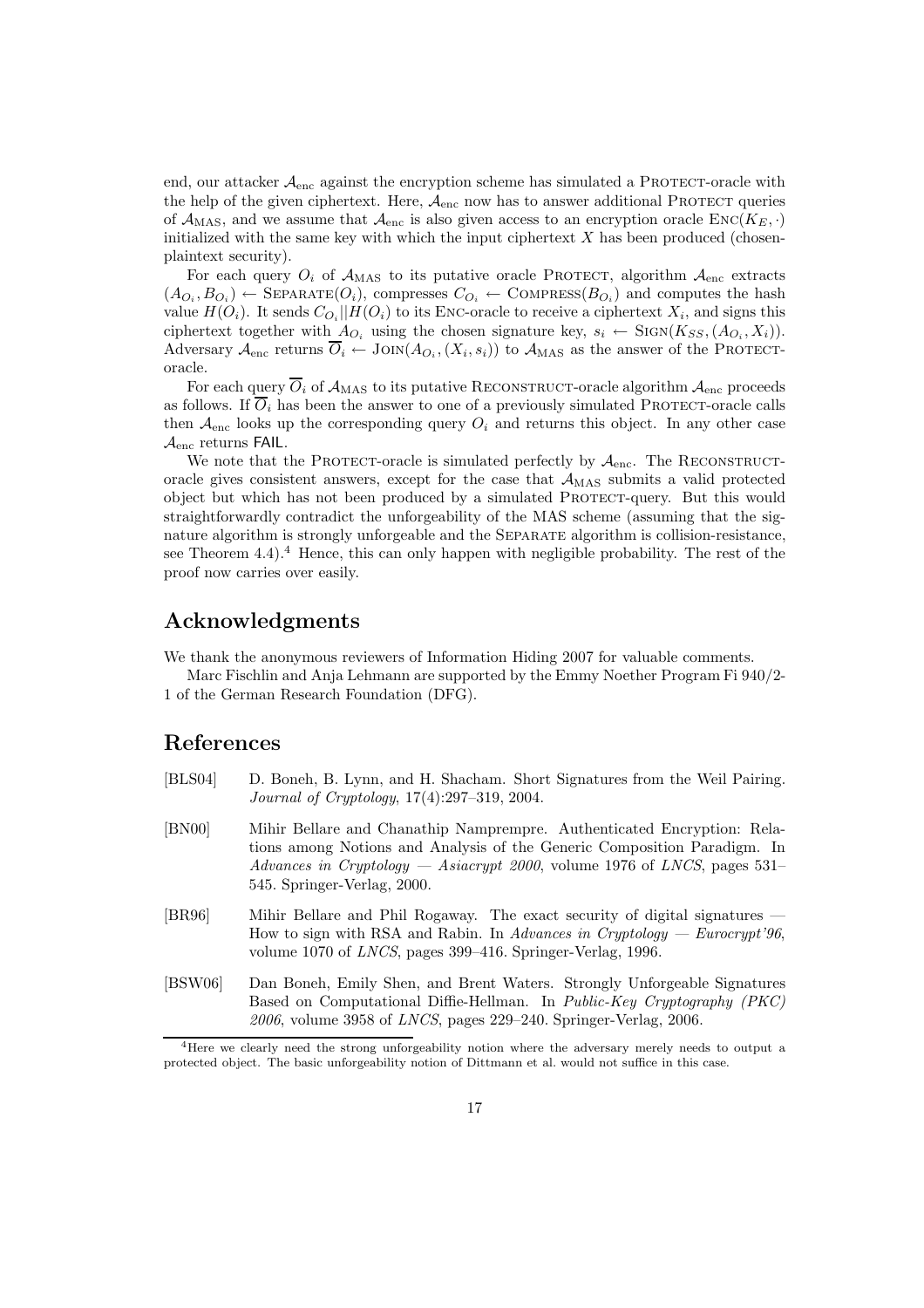- [CS00] Ronald Cramer and Victor Shoup. Signature Schemes Based on the Strong RSA Assumption. ACM Transactions on Information and System Security, 3(3):161– 185, 2000.
- [DKSV04] Jana Dittmann, Stefan Katzenbeisser, Christian Schallhart, and Helmut Veith. Provably Secure Authentication of Digital Media Through Invertible Watermarks. Cryptology ePrint Archive, Report 2004/293, 2004. http://eprint.iacr.org/.
- [FGD02] J. Fridrich, M. Goljan, and R. Du. Lossless data embedding new paradigm in digital watermarking. EURASIP Journal of Applied Signal Processing, 2:185– 196, 2002.
- [Fis03] Marc Fischlin. The Cramer-Shoup Strong-RSA Signature Scheme Revisited. In Public-Key Cryptography (PKC) 2003, volume 2567 of LNCS, pages 116–129. Springer-Verlag, 2003.
- [GM84] Shafi Goldwasser and Silvio Micali. Probabilistic Encryption. Journal of Computer and System Science, 28(2):270–299, 1984.
- [Gol04] Oded Goldreich. The Foundations of Cryptography, volume 2. Cambridge University Press, 2004.
- [HJRS99] C.W. Honsinger, P. Jones, M. Rabbani, and J.C. Stoffel. Lossless recovery of an original image containing embedded data. US patent application, Docket No: 77102/E/D, 1999.
- [HMW07] Nicholas Hopper, David Molnar, and David Wagner. From Weak to Strong Watermarking. In Theory of Cryptography Conference (TCC) 2007, volume 4392 of LNCS. Springer-Verlag, 2007.
- [KD04] Stefan Katzenbeisser and Jana Dittmann. Malicious attacks on media authentication schemes based on invertible watermarks. In Security, Steganography, and Watermarking of Multimedia Contents, volume 5306 of Proceedings of SPIE, pages 838–847. SPIE, 2004.
- [NY89] Moni Naor and Moti Yung. Universal One-Way Hash Functions and Their Cryptographic Applications. In Proceedings of the Annual Symposium on the Theory of Computing (STOC) 1989, pages 33–43. ACM Press, 1989.
- [Rom90] John Rompel. One-Way Functions are Necessary and Sufficient for Secure Signatures. In Proceedings of the Annual Symposium on the Theory of Computing (STOC) 1999, pages 387–394. ACM Press, 1990.
- [SBT96] M.D. Swanson, Zhu Bin, and A.H. Tewfik. Transparent robust image watermarking. In International Conference on Image Processing, volume 3, pages 211–214. IEEE Computer Society Press, 1996.
- [YM98] M. Yeung and F. Mintzer. Invisible watermarking for image verification. Journal of Electronic Imaging, 7:578–591, 1998.